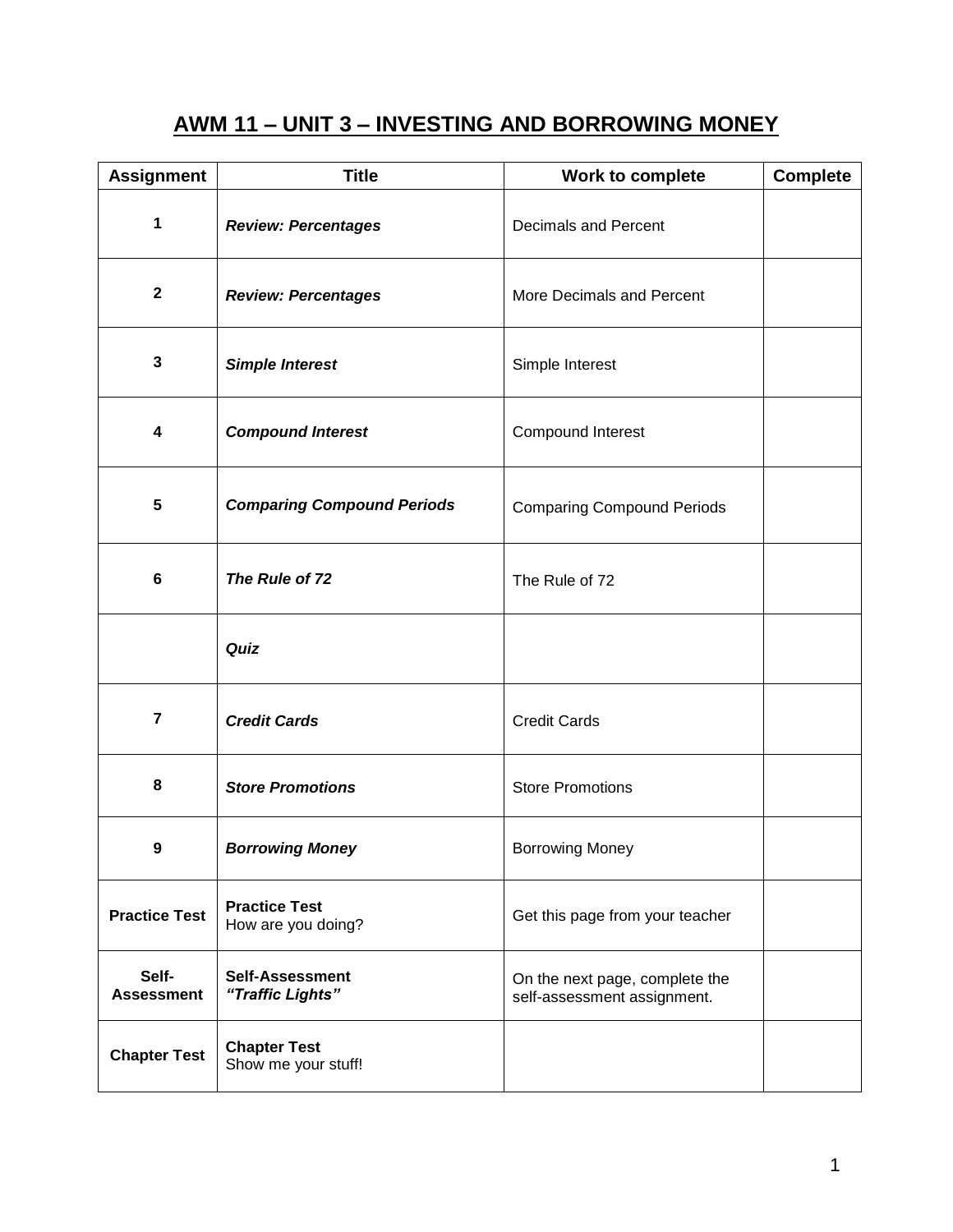# **Traffic Lights**

In the following chart, show how confident you feel about each statement by drawing one of the following:  $\ddot{\odot}$ ,  $\odot$ , or  $\odot$ . Then discuss this with your teacher **BEFORE** you write the test!

| <b>Statement</b>                                                                                                  |  |  |  |
|-------------------------------------------------------------------------------------------------------------------|--|--|--|
| After completing this chapter;                                                                                    |  |  |  |
| I can solve simple interest problems<br>$\bullet$                                                                 |  |  |  |
| I can solve compound interest problems                                                                            |  |  |  |
| I can use the Rule of 72 to estimate the time needed for an<br>investment to double                               |  |  |  |
| I can solve problems that involve credit cards                                                                    |  |  |  |
| I can describe different credit options including credit cards,<br>personal loans, lines of credit and overdrafts |  |  |  |
| I can solve problems that involve store promotions                                                                |  |  |  |
| I can solve problems that involve different types of personal<br>loans                                            |  |  |  |
| I understand about the risks of borrowing money, especially<br>from payday loan stores                            |  |  |  |

### **Vocabulary: Unit 2**

amortization period asset cash advance collateral compound interest compounding period credit default down payment finance charge

interest line of credit loan overdraft protection payday loan principal Rule of 72 simple interest term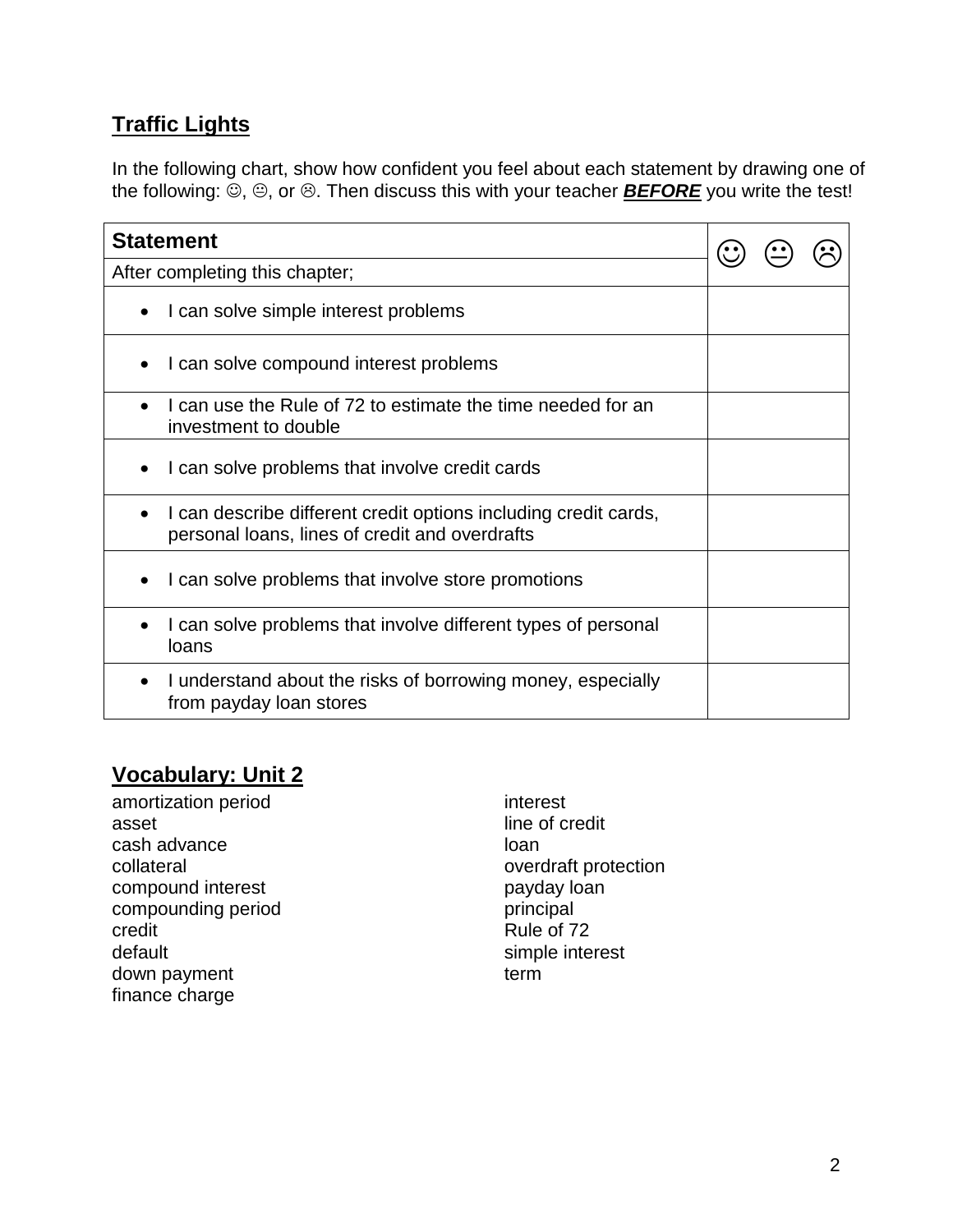### **REVIEW: PERCENTAGES AND TIME**

In this unit, you will need to convert percentage numbers to non-percentage numbers, and vice versa. It is important to review this process before beginning this unit.

A **percent** is a fraction out of 100. So if you got a mark of 86% on a test that means you got the equivalent of 86 out if 100.

A) To change a percent to a non-percentage, simply divide the percent number by 100.

Example: What is 67% as a non-percent?

Solution:  $67\% \div 100 = 0.67$ 

B) To change a non-percentage to a percent, simply multiply the decimal by 100.

Example: Write the decimal 0.76 as a percent.

Solution:  $0.76 \times 100 = 76\%$ 

# **ASSIGNMENT 1 – DECIMALS AND PERCENTS**

1) Write each percent as a decimal.

| 2) Write each decimal as a percent. |  |
|-------------------------------------|--|
|                                     |  |
|                                     |  |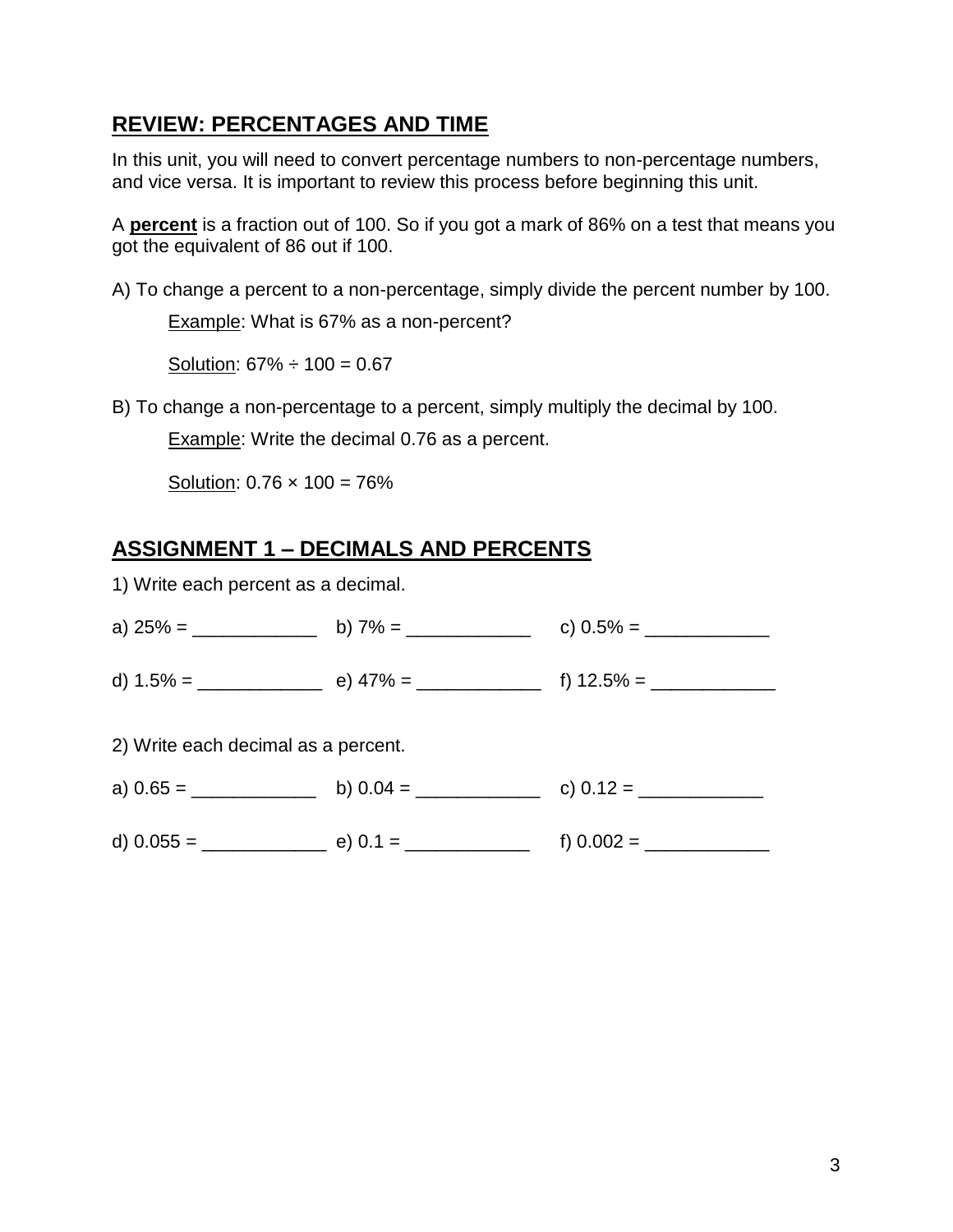#### **MORE DECIMALS AND PERCENT**

Often we are asked to find a percent of a number. This can be done with a proportion, remembering that a percent is a number always out of 100. It can also be done by converting the percent to a decimal and multiplying. When the percentage is placed over 100, the % sign is dropped.

Example: Calculate 20% of 45

Solution A: Set up the proportion and solve.

| part                            | $\frac{20}{100} = \frac{x}{45}$ |
|---------------------------------|---------------------------------|
| $x = 20 \times 45 \div 100 = 9$ | So, 20% of 45 is 9.             |

Solution B: Convert 20% to a decimal and multiply to solve.

$$
20\% \div 100 = 0.20
$$

$$
0.20 \times 45 = 9
$$

NOTE: If the percentage is greater than 100 – and it can be – your answer will be larger than the number you started with.

---------------------------------------------------------------------------------------------------------------------

It is also possible to find the percentage given two numbers. To calculate what percent one number is of another means you need to determine what number out of 100 is equal to your ratio. Using a proportion or simplifying a fraction are the two ways to solve this type of question.

Example: What percent is 5 of 20?

Solution A: Set up the proportion and solve.

| part                              | $x = 5$                        |
|-----------------------------------|--------------------------------|
| whole                             | $\frac{x}{100} = \frac{5}{20}$ |
| $x = 5 \times 100 \div 20 = 25\%$ | So, 5 of 20 is 25%             |

Solution B: Convert 5 of 20 to a fraction  $\frac{3}{20}$ , divide the numerator by the denominator, and multiply by 100 to solve.

$$
5 \div 20 = 0.25
$$
  
 $0.20 \times 100 = 25\%$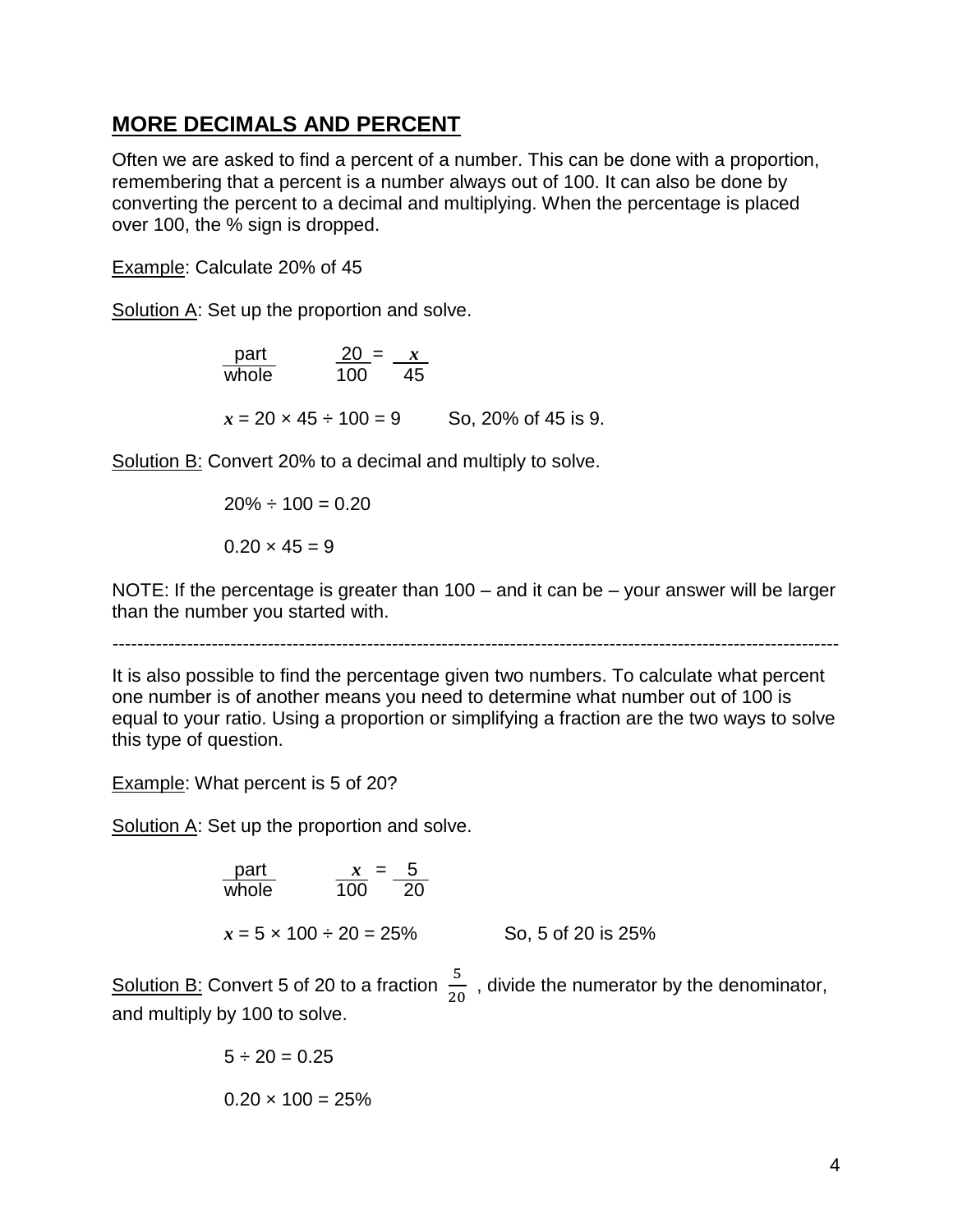#### **ASSIGNMENT 2 – MORE DECIMALS AND PERCENTS**

- 1) Calculate the following percentages.
- a) 15% of \$300.00 b) 45% of \$1500.00
- c) 140% of \$70.50 d) 175% of \$24
- e) 7.8% of \$60.00 f) 0.3% of \$175.75
- g) 200% of \$50.00 h) 135% of \$29.95
- 2) Calculate what percentage the first number is of the second number.
- a) \$65 of \$325.00 b) \$135 of \$405.50
- c) \$68.00 of \$42.00 d) \$13.50 of \$65.25

e) \$1.75 of \$12.95 f) 625.00 of \$50.00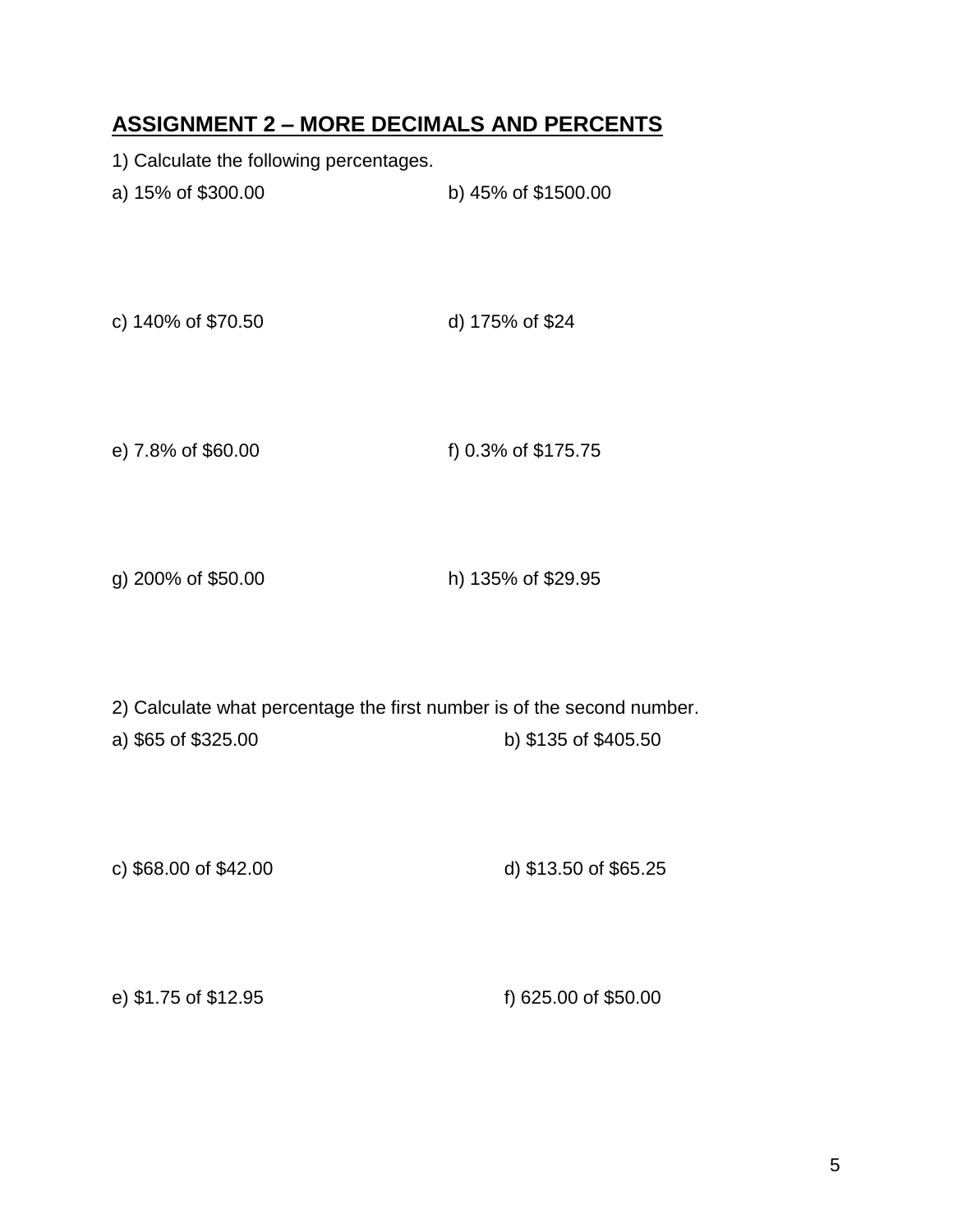## **INTEREST**

When you deposit money into a savings account or make an investment, you earn interest from your financial institution because you are lending them your money. When you borrow money – take out a loan – you must pay interest to the financial institution. This interest is the cost for borrowing their money. So we can define **interest** as the amount of money paid or charged when you deposit or borrow money.

There are two ways that interest can be calculated; simple interest and compound interest.

## **SIMPLE INTEREST**

**Simple interest** is interest that is based only on the original amount borrowed or invested. This original amount is called the **principal**. The percent of the principal that is paid or earned as interest called the **interest rate**. The interest rate is often stated as being "per annum" which means per year. The **term** is the length of time in years over which the money is deposited or borrowed.

The formula used to calculate simple interest is:

Interest (*I*) = Principal (*P*) × interest rate (*r*) × term (*t*)  

$$
I = Prt
$$

When using this formula to calculate interest, substitute the values for their letters and multiply. Remember, the interest rate is written as a percentage and it must be changed to a non-percentage number before being used in a formula. To do this, divide it by 100.  $7.25\% \div 100 = 0.0725$ 

Example 1: David invested \$1500 for 2 years at an interest rate of 2.5%. How much interest did he earn?

Solution: Assign the values to their correct spot, substitute and solve.

*I* = ? *P* = \$1500 *r* = 2.5% ÷ 100 = 0.025 *t* = 2 years  $I = Prf$  $I = 1500 \times 0.025 \times 2 = 75$ David earned \$75 interest.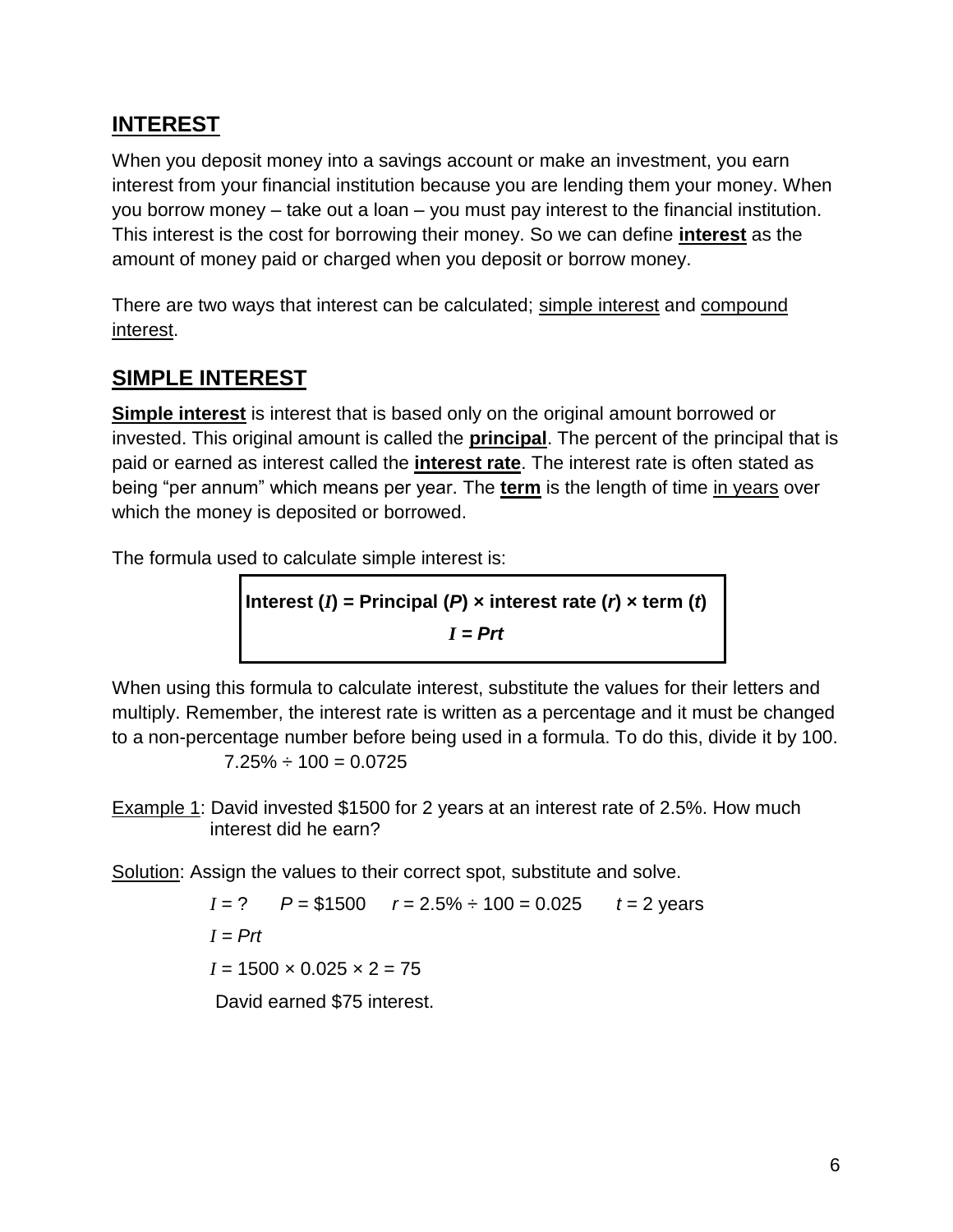Sometimes, the term will not be given in years but rather days, weeks, or months. to use these lengths of time, divide each by how many there are in a year to get a part of a year.

#### **t = Term (in years)**

Ex. 2 years  $= 2$ 20 weeks = 52 20 There are 52 weeks in one year. 200 days = 365 200 or **200 ÷ 365** there are 365 days in one year. 6 months = 12 6 There are 12 months in one year.

#### **NOTE: when using these terms in your calculations, it is more accurate to use the division statement for the term than dividing first and using the rounded answer.**

Example 2: Robin saved \$600 for 6 months at 1.5%. How much interest will she earn?

Solution: Assign the values to their correct spot, substitute and solve.

 $I = ?$   $P = $600$   $r = 1.5\% \div 100 = 0.015$   $t = 6$  months  $= 6 \div 12$  $I = 600 \times 0.015 \times 6 \div 12 = $4.50$ 

Robin earned \$4.50 interest.

Example 3: Jasjot invested \$5000 in a short term deposit for 120 days at 0.5%. How much interest will he earn?

Solution: Assign the values to their correct spot, substitute and solve.

*I* = ? *P* = \$5000 *r* = 0.5% ÷ 100 = 0.005 *t* = 120 days = 120 ÷ 365 *I = Prt*  $I = 5000 \times 0.005 \times 120 \div 365 = $8.219178082$  (this must be rounded) Jasjot earned \$8.22 interest.

For any investment, you can calculate the total value at the end of the term by using the formula:

$$
A = P + I
$$

where *A* is the final value of the investment.

So the total value of Jasjot's investment is

 $A = P + I = $5000 + $8.22 = $5008.22$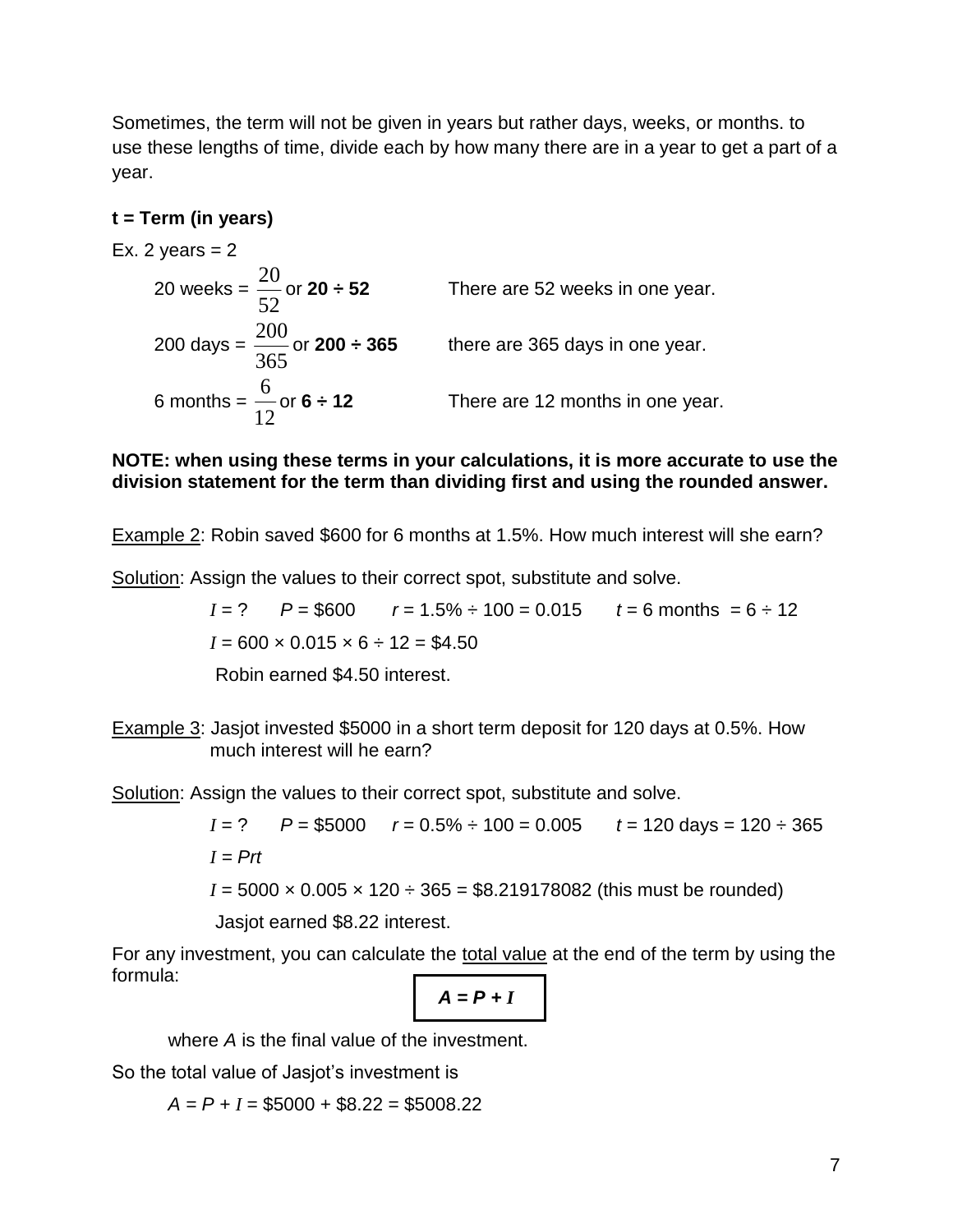So far we have only calculated the simple interest (*I*) in this equation. It is possible to calculate any of the other variables, principal, interest rate, or term, in one of two ways. First, we can use algebra to solve an unknown or secondly, we can rearrange the formula to isolate for the unknown we want. This is done for you below.

Other versions of this formula to use when finding rate, term, or principal:

```
r = I \div (P \times t) \times 100t = I \div (P \times r)P = I \div (r \times t)
```
- NOTE: Type this into your calculator **exactly** as written with brackets to get the correct answer.
- Example 4: Petra earned \$30.24 in interest from her bank when she invested \$1200 for 2 years. What was the interest rate she received?
- Solution: Assign the values to their correct spot, choose the correct formula, substitute and solve.

 $I = $30.24$   $P = $1200$   $r = ?$   $t = 2$  years  $r = I \div (P \times t) \times 100$  (Multiply by 100 to get a percent)  $r = 30.24 \div (1200 \times 2) \times 100 = 1.26$ Petra's interest rate was 1.26%.

- Example 4: Marcela is saving to buy a new computer. He needs \$35 more to make the purchase. Her savings of \$2900 are invested at 1.59%. How many days longer will she need to keep her investment in the bank in order to earn that \$35 in interest?
- Solution: Assign the values to their correct spot, choose the correct formula, substitute and solve.

*I* = \$35 *P* = \$2900 *r* = 1.59% ÷ 100 = 0.0159 *t* = ?  $t = I \div (P \times r)$  $t = 35 \div (2900 \times 0.0159) = 0.759054435$  years

The questions asks for how many days, so multiply the term in years by 365 to get the answer in days

*t* = 35 ÷ (2900 × 0.0159) × 365 = 277 days

Marcela will need to save for 277 more days.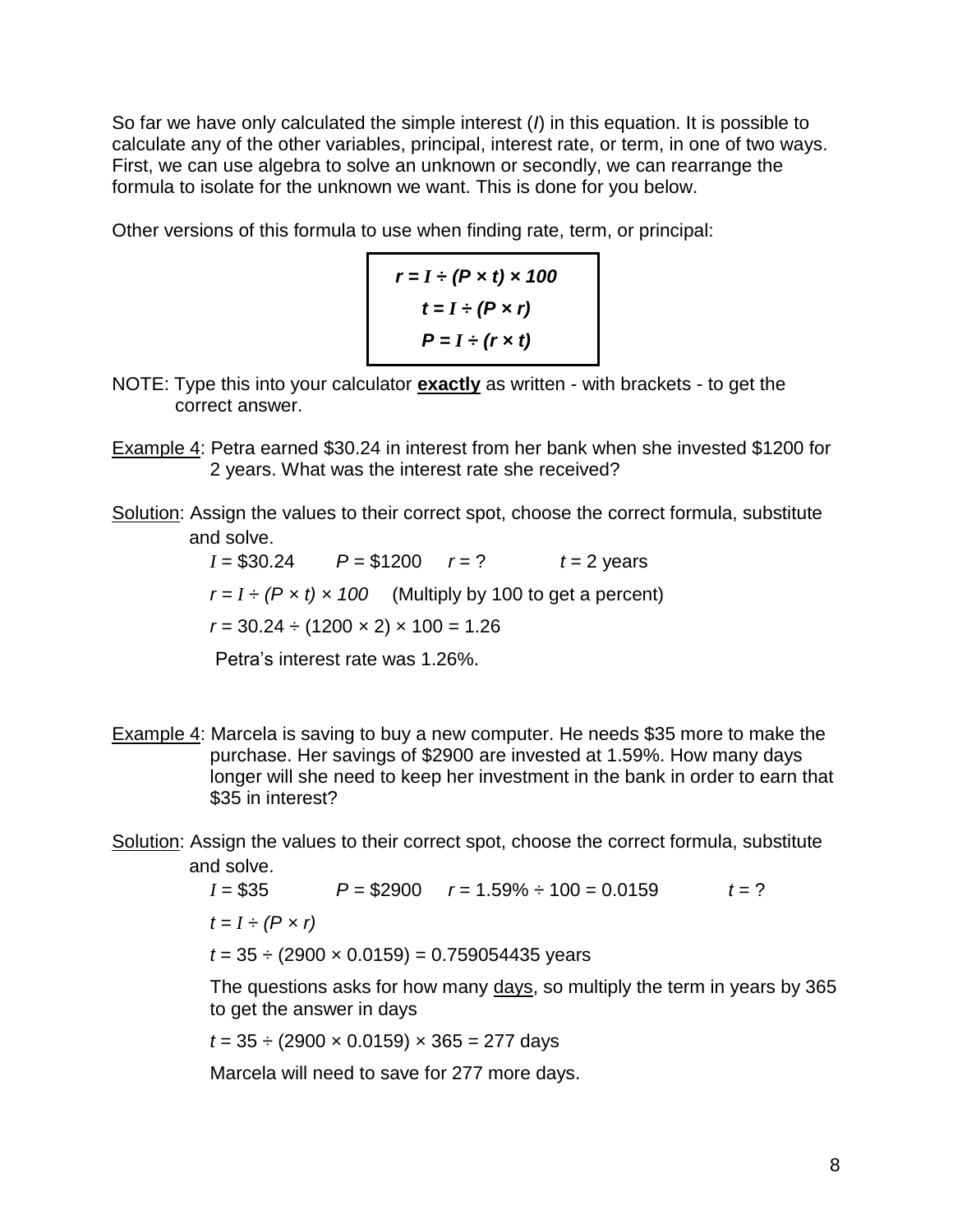#### **ASSIGNMENT 3 - SIMPLE INTEREST**

1) Match each variable with a value by placing the correct letter on each line.

| Variable         | Value    |
|------------------|----------|
| a) principal     | 280 days |
| b) interest      | 1.95%    |
| c) interest rate | \$2000   |
| term             | \$29.92  |

- e) Using the values above, calculate whether the interest earned is the correct amount.
- f) What is the total value of this investment?

2) Calculate the amount of simple interest earned in each of the situations.

- a) principal =  $$1500$  interest rate =  $2.5\%$  term = 5 years
- b) principal =  $$3245$  interest rate =  $7.5\%$  term = 3 years

| c) principal $= $500$ | interest rate $= 11\%$ | $term = 9 years$ |
|-----------------------|------------------------|------------------|
|                       |                        |                  |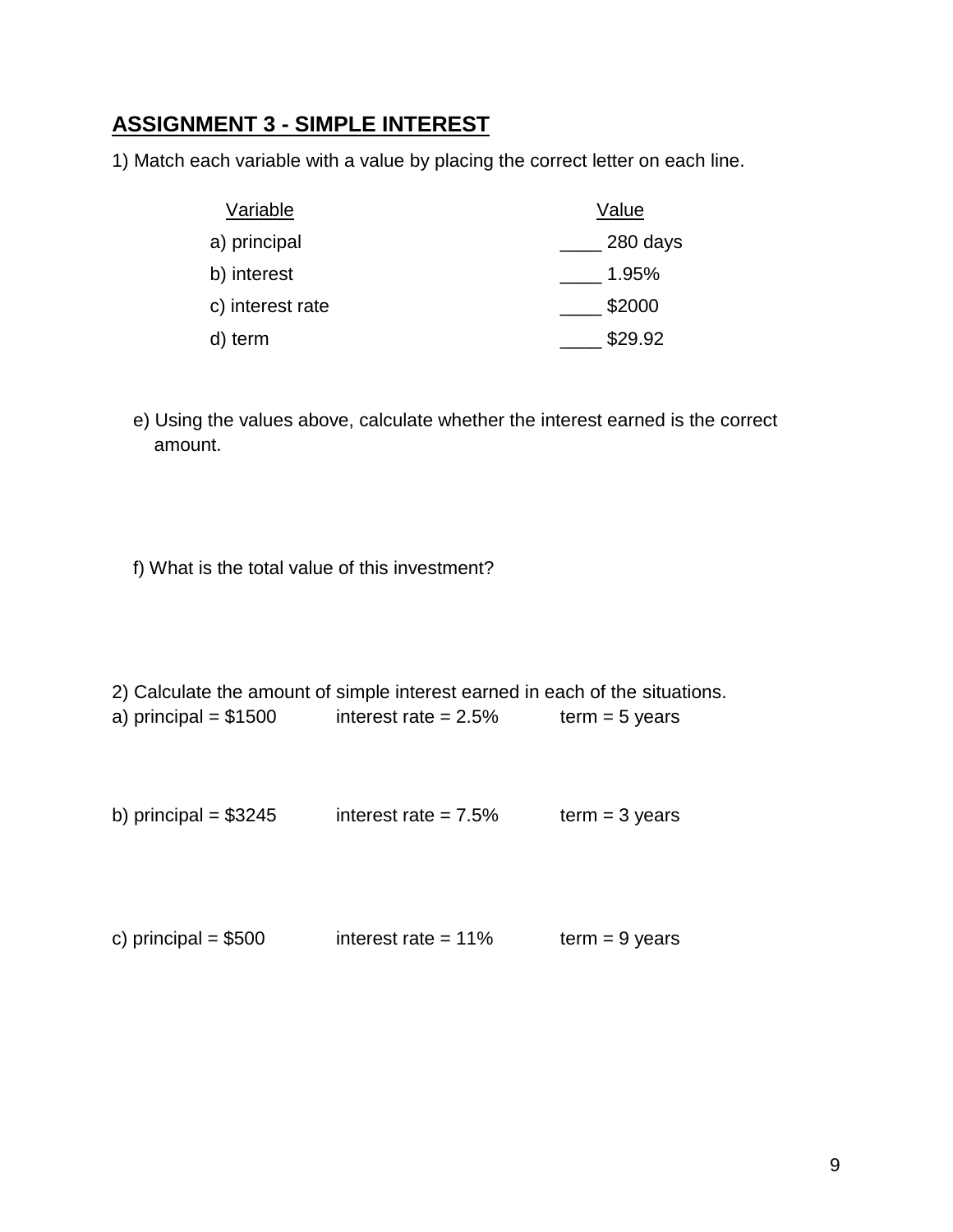3) Peter invested \$1860 for 10 months at a rate of 3.8%. How much interest did he earn?

4) What amount of principal invested at 6% for 2 years that generates \$22 in interest?

5) Mike invested \$4040 for 3 years and earned \$410. What interest rate was this invested at?

6) How many months does it take to earn \$180 in interest on an investment of the principal is \$5000 and the interest rate is 2%?

7) Sarpreet borrowed \$550. Four months later, he sent a cheque for \$562.83 to repay the loan and interest. What was the interest rate charged?

8) Dorothy loaned John \$5000 at an interest rate of 6%. He repaid her \$5750 to cover the principal and interest. How long did he borrow the money?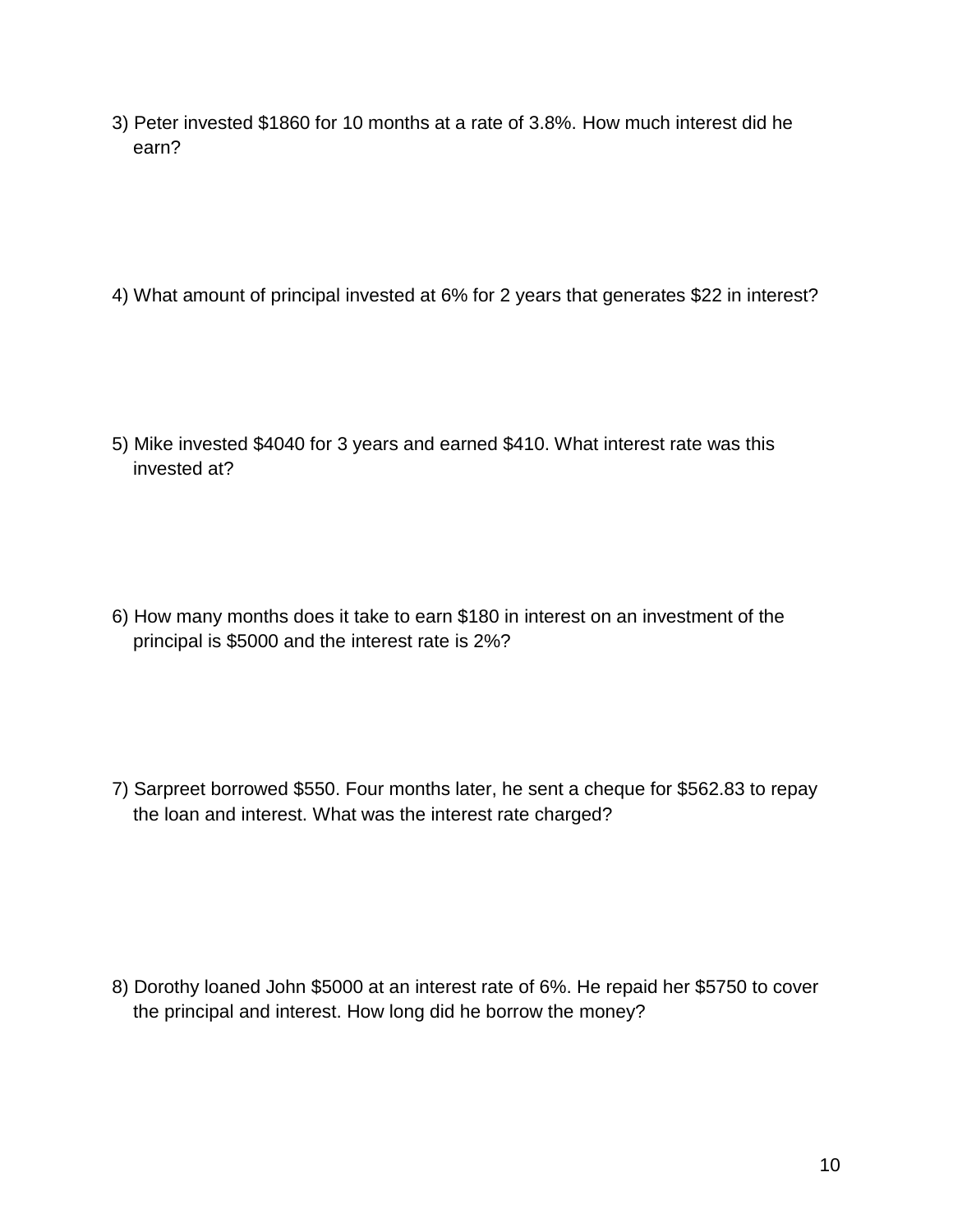### **COMPOUND INTEREST**

Compound interest is another type of interest. It is interest that is calculated on the principal plus and interest previously earned. For example, if you keep the interest earned in your account, with **compound interest** the new interest is calculated on the principal plus that interest. Therefore, you will earn more interest than with simple interest.

Compound interest can be calculated using the simple interest formula in a chart to show the value of the investment after each compounding period.

Example 1: Calculate the value of an investment of \$5000 that earns 2.35% per year, compounded semi-annually, for 4 years. Use a table to show the value of the investment at the end of each compounding period.

Solution: Complete this chart by using the simple interest formula (*I=Prt*) to calculate the interest earned each period. To calculate the last column, add the principal and the interest earned in that year. This then becomes the value at the beginning of the next period.

For our purposes, the term that is used will always be in years. Compound interest can also be paid more than once a year. This is called the **compounding period**. The compounding period could be annually (once a year), semi-annually (twice a year) guarterly (4 times a year), monthly (12 times a year), weekly (52 times a year), or daily (365 times a year).

| $P = $5000$<br>$r = 2.35\% \div 100 = 0.0235$ | $t = 6$ months $\div$ 12 |
|-----------------------------------------------|--------------------------|
|-----------------------------------------------|--------------------------|

#### **INTEREST TABLE**

| <i><b>Interest</b></i><br>period | Investment value at the<br>beginning of the period | Interest earned $(\$)$<br>$I=Prf$                  | Investment value at the end of<br>the period |
|----------------------------------|----------------------------------------------------|----------------------------------------------------|----------------------------------------------|
|                                  | \$5000.00                                          | $$5000.00 \times 0.0235 \times 6 \div 12 = $58.75$ | $$5000.00 + $58.75 = $5058.75$               |
| 2                                | \$5058.75                                          | $$5058.75 \times 0.0235 \times 6 \div 12 = $59.44$ | $$5058.75 + $59.44 = $5118.19$               |
| 3                                | \$5118.19                                          | $$5118.19 \times 0.0235 \times 6 \div 12 = $60.14$ | $$5118.19 + $60.14 = $5178.33$               |
| 4                                | \$5178.33                                          | $$5178.33 \times 0.0235 \times 6 \div 12 = $60.85$ | $$5178.33 + $60.85 = $5239.18$               |
| 5                                | \$5239.18                                          | $$5239.18 \times 0.0235 \times 6 \div 12 = $61.56$ | $$5239.18 + $61.56 = $5300.74$               |
| 6                                | \$5300.74                                          | $$5300.74 \times 0.0235 \times 6 \div 12 = $62.28$ | $$5300.74 + $62.28 = $5363.02$               |
| 7                                | \$5363.02                                          | $$5363.02 \times 0.0235 \times 6 \div 12 = $63.02$ | $$5363.02 + $63.02 = $5426.04$               |
| 8                                | \$5426.04                                          | $$5426.04 \times 0.0235 \times 6 \div 12 = $63.76$ | $$5426.04 + $63.76 = $5489.80$               |

The value of the investment after 4 years is \$5489.80.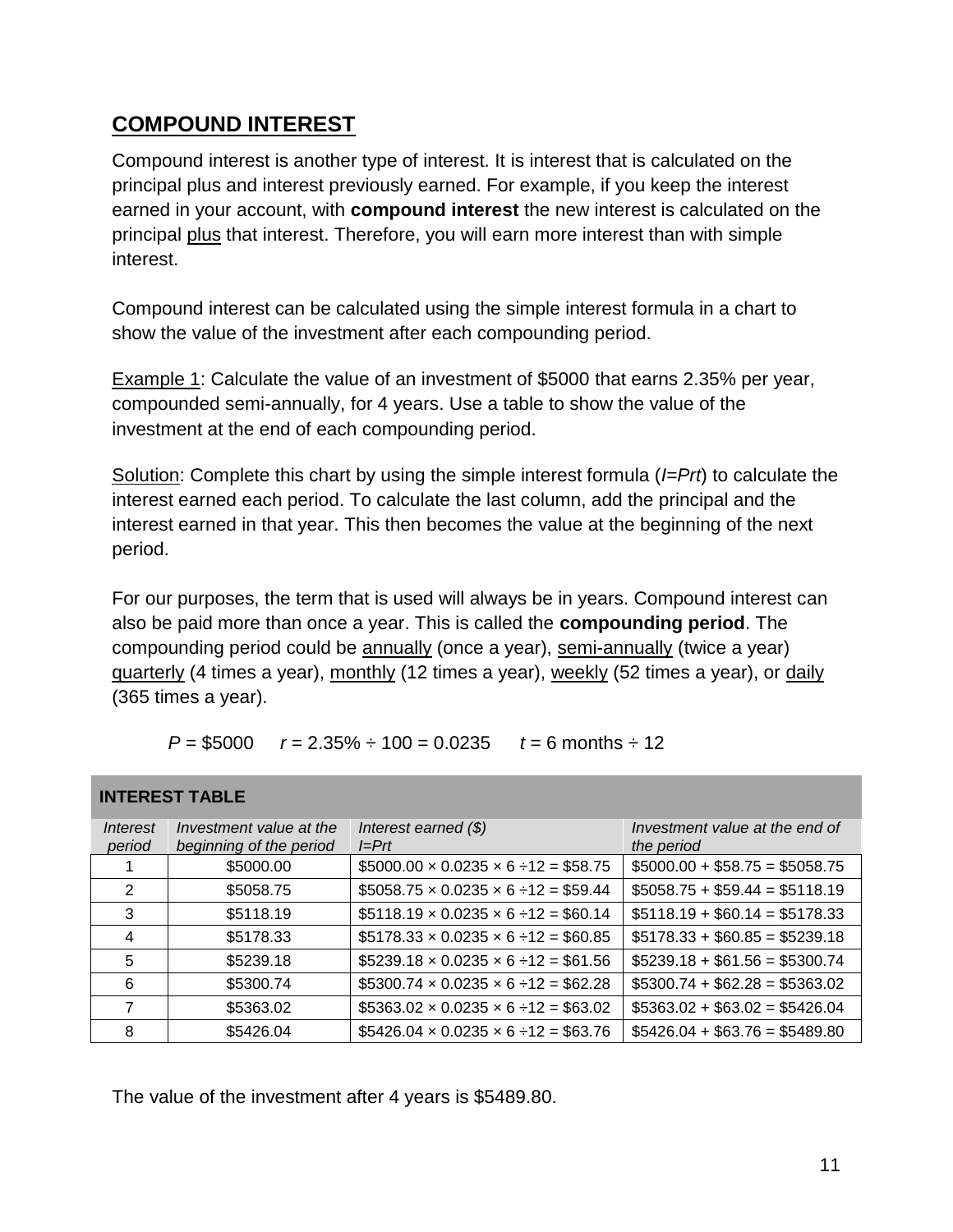Instead of completing this complicated calculation, a formula is used to achieve the same result. The formula for calculating compound interest is:

$$
A = P \times (1 + r \div n)^{n \times t}
$$

where,

 $A =$  Compounded or Final amount (principal  $+$  interest)

 $P =$  Principal (amount of money that was originally borrowed or invested)

 $r = Rate$  (interest rate – in decimal form)

Ex.  $10\% = 0.10$  $5\% = 0.05$ 

 $t = Term (in years)$ 

Ex. 2 years  $= 2$ 

n = Compounding period

| Annually $= 1$      | Monthly = $12$ |
|---------------------|----------------|
| Semi-annually $= 2$ | Weekly = $52$  |
| Quarterly = $4$     | Daily = $365$  |

Example 1: What is the compounded amount if \$5000 is deposited in an account for 2 years that pays 4.5% interest annually?

Solution: Assign the values to their correct spot, substitute and solve.

 $A = ?$   $P = $5000$   $r = 4.5\% \div 100 = 0.045$   $t = 2y$   $n = 1$  $A = P \times (1 + r \div n)^{n \times t}$ 

Here is the formula from above filled in with the known information:

 $A = $5000 \times (1 + 0.045 \div 1)^{1 \times 2}$ 

The part of this equation that says "1  $\times$  2" is an exponent. You must know the answer to this expression before you begin calculating the rest of the expression even if it is a simple expression.

$$
1 \times 2 = 2
$$
  
A = \$5000 × (1 + 0.045 ÷ 1)<sup>2</sup>

Now type this into the calculator *EXACTLY* as it is written above. That means with the brackets. To get an exponent, use the " $y^{x}$ " button, so your calculator strokes would be like this:

$$
5000 \times (1 + 0.045 \div 1) y^{x^2}
$$

The answer displayed on the calculator would be \$5460.125 which rounds to \$5460.13.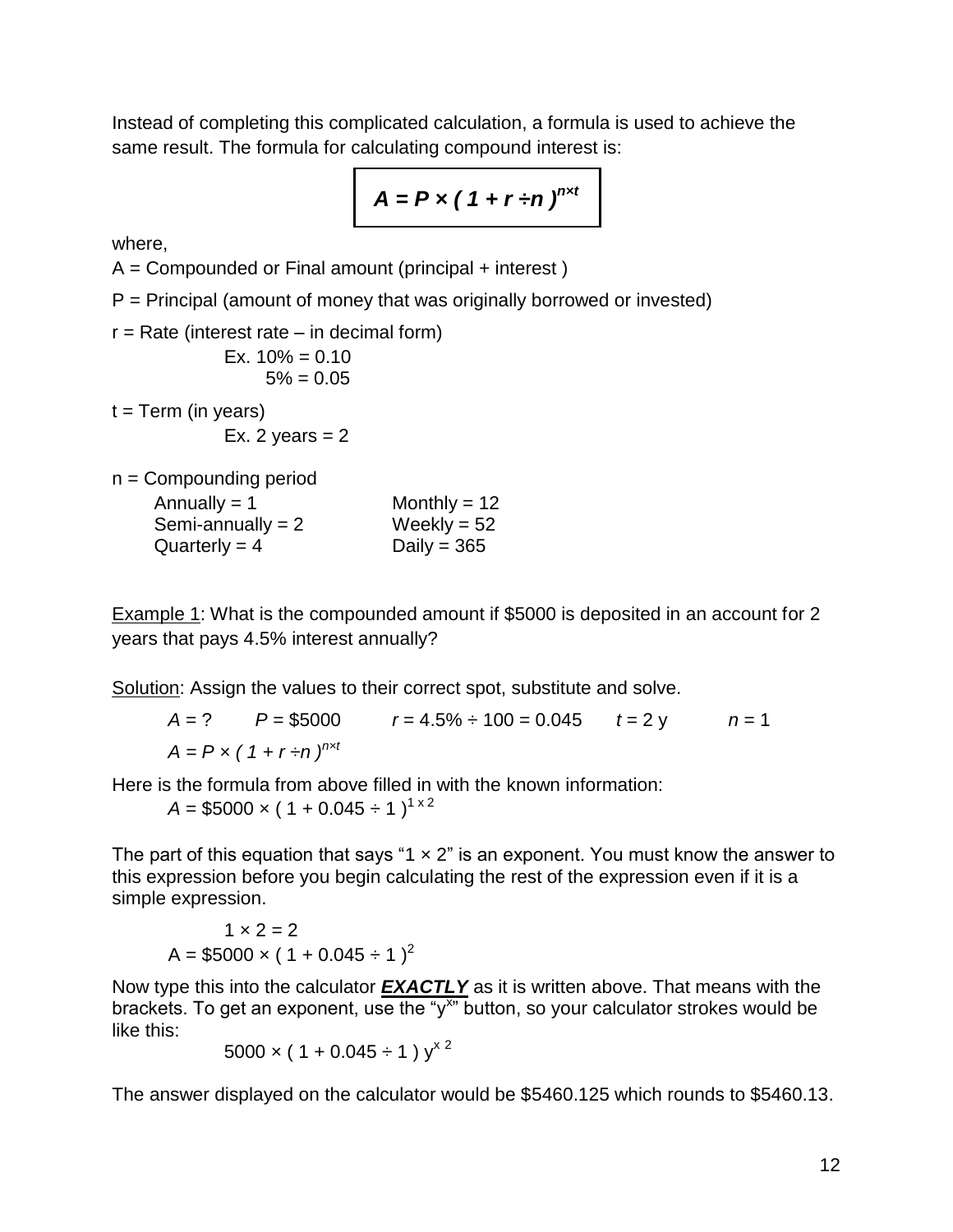Example 2: Find the compounded amount if you where to put \$400 in a bank account if the interest rate is 4.75% for 5 years and the interest is compounded weekly.

Solution: Assign the values to their correct spot, substitute and solve.

 $A = ?$   $P = $400$   $r = 4.75\% \div 100 = 0.0475$   $t = 5 \vee$   $n = 52$  $A = $400 \times (1 + 0.0475 \div 52)^{52 \times 5}$  $52 \times 5 = 260$  $A = $400 \times (1 + 0.0475 \div 52)^{260}$  $A = $507.175 = $507.18$ 

Because the compounded amount, A, is made up of the principal and the interest earned,  $A = P + I$ , the amount of interest earned can be calculated by first calculating A, and then subtracting the original principal from that amount.

*I = A – P* Interest = Compounded Amount - Principal

- Example 3: Margaret invested \$2000 in an account with an interest rate of 8% for 3 years, compounded quarterly. How much interest does she earn?
- Solution: Assign the values to their correct spot, substitute and solve for *A*. Subtract to find the interest.

 $A = ?$   $P = $2000$   $r = 8\% \div 100 = 0.08$   $t = 3y$   $n = 4$  $A = $2000 \times (1 + 0.08 \div 4)^{4 \times 3}$ *A* = \$2536.48 Interest =  $A - P$  = \$2536.48 - \$2000 = \$536.48

# **ASSIGNMENT 4 – COMPOUND INTEREST**

1) Use the table below to show how much a deposit of \$2000, invested at 3.75% per year, compounded semi-annually for 2 years would be worth at the end of each compounding period.

| <b>INTEREST TABLE</b> |                                                    |                                   |                                              |  |
|-----------------------|----------------------------------------------------|-----------------------------------|----------------------------------------------|--|
| Interest<br>period    | Investment value at the<br>beginning of the period | Interest earned $(\$)$<br>$I=Prt$ | Investment value at the end of<br>the period |  |
|                       | \$2000.00                                          |                                   |                                              |  |
|                       |                                                    |                                   |                                              |  |
| 3                     |                                                    |                                   |                                              |  |
|                       |                                                    |                                   |                                              |  |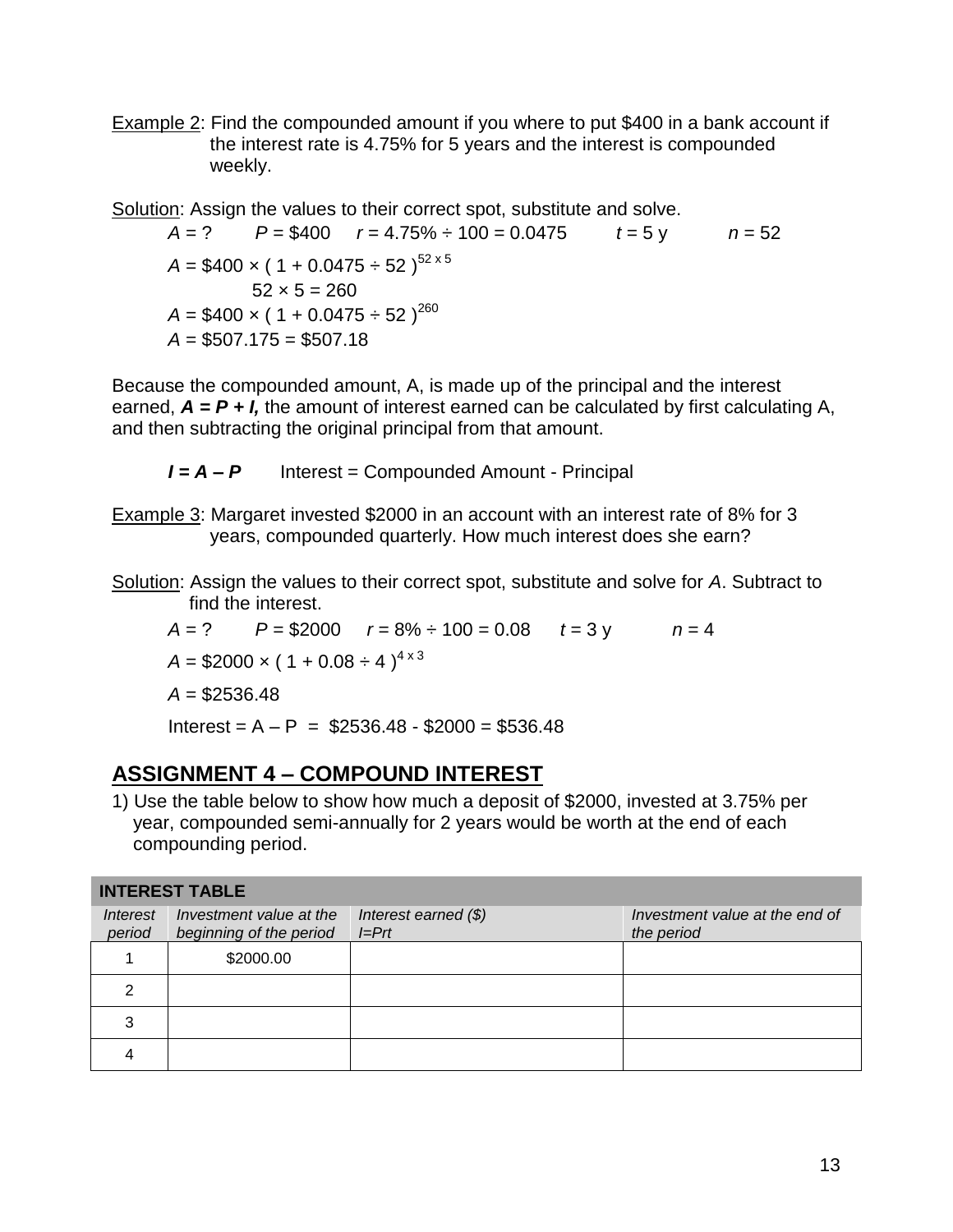2) Calculate the final amount of a deposit of \$5000 invested at 3.1% per year, compounded annually for 5 years.

3) Calculate the final amount of a deposit of \$650 invested at 4.75% per year, compounded monthly for 3 years.

- 4) Calculate the final amount of a deposit of \$1000 invested at 7.25% per year, compounded semi-annually for 2 years.
- 5) Tabitha deposits \$4275 into an investment account that offers 3.25% interest per year, compounded daily. How much will her investment be worth after 7 years?

6) Calculate how much **interest** you would earn on a deposit of \$8500 at 2.75%, compounded annually, for a term of 4 years.

7) If Greg invested \$500 for 5 years, compounded annually, at a rate of 6%, how much interest would he earn on his investment?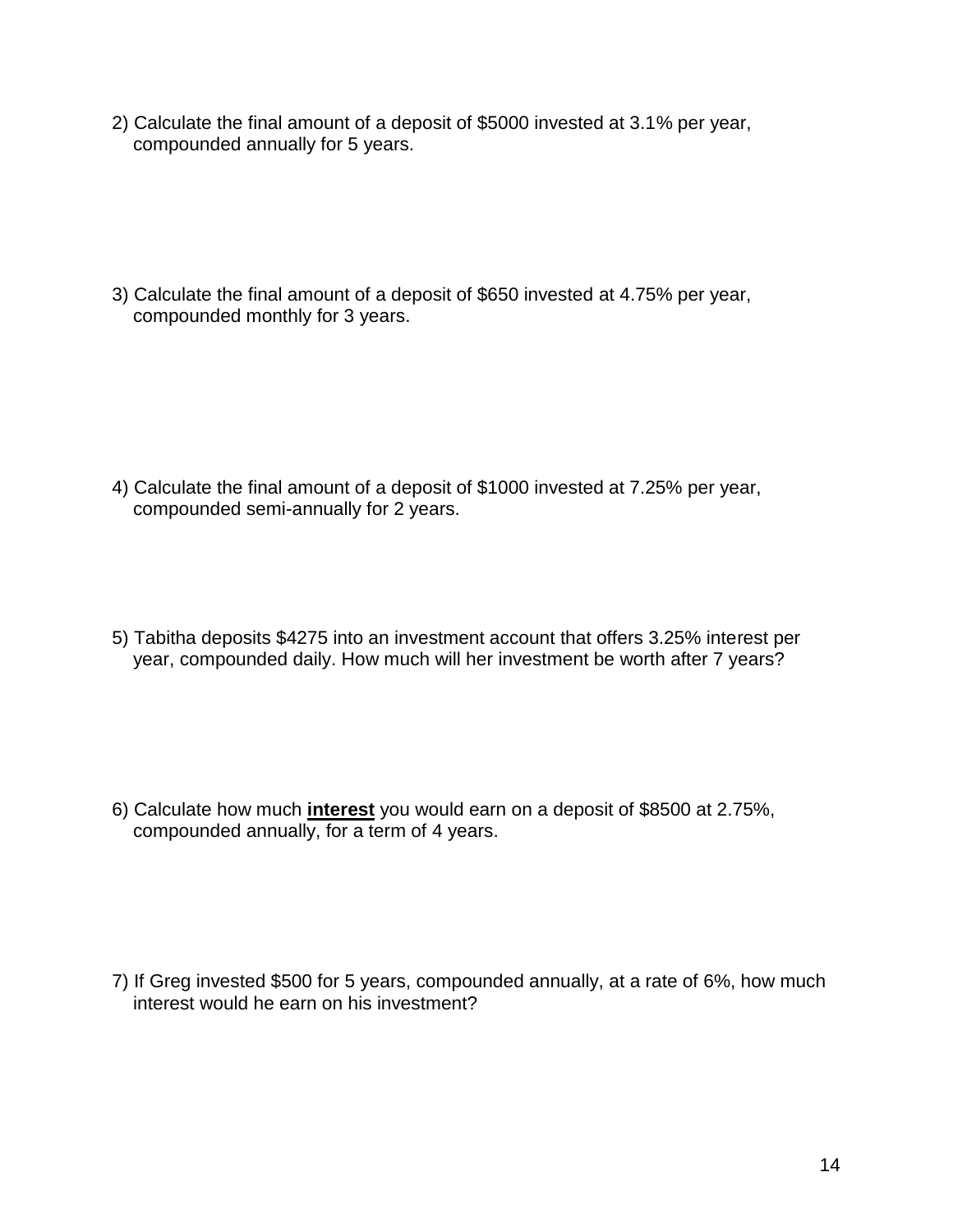### **COMPARING COMPOUNDING PERIODS**

Up until this point, we have only used the different compounding periods in isolation. But it is important to understand how these different compounding periods affect your investments.

To gain this understanding, you will complete the following chart comparing the interest earned on an investment where everything else remains the same.

# **ASSIGNMENT 5 – COMPARING COMPOUNDING PERIODS**

1) Calculate the compounded amount and then the interest earned on an investment of \$15 275.00 that earns interest at a rate of 5.25% per year for 8 years for each of the following compounding periods. Then complete the chart below.

a) annually b) semi-annually

c) quarterly d) monthly

e) weekly f) daily

| <b>INTEREST TABLE</b>     |                      |              |  |  |
|---------------------------|----------------------|--------------|--|--|
| <b>Compounding period</b> | Compounded value (A) | Interest (I) |  |  |
| Annually                  |                      |              |  |  |
| Semi-annually             |                      |              |  |  |
| Quarterly                 |                      |              |  |  |
| Monthly                   |                      |              |  |  |
| Weekly                    |                      |              |  |  |
| Daily                     |                      |              |  |  |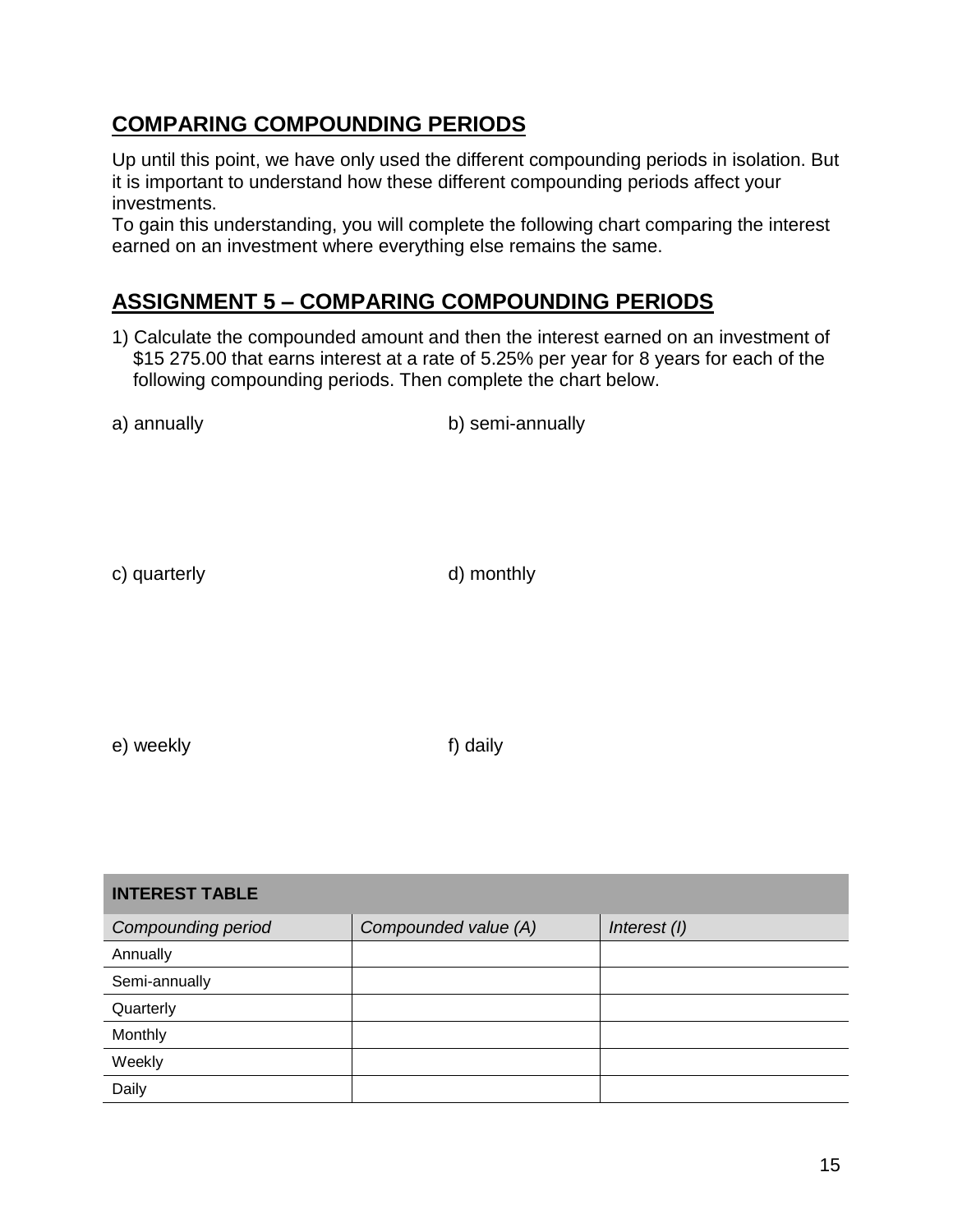2) Which compounding period produces the greatest amount of interest on the investment?

3) Rank the compounding periods from greatest amount of interest produced to least amount of interest produced on the investment.

4) How would this affect your choice of an investment?

# **THE RULE OF 72**

There is an easy and quick way to estimate how long it will take to double your investment if it is compounded annually. It is called the **Rule of 72**. The approximate time, in years, that it will take to double your money is found by dividing 72 by the interest rate after dropping the percent sign. The amount of the investment has no bearing on this "rule".

Years to double investment =  $72 \div ($ interest rate as a percent)

Example: How long would it take to double an investment of \$10 000 if it is invested at 2.75%, compounded annually?

Solution: Apply the Rule of 72.

Years to double investment =  $72 \div$  (interest rate as a percent)

Years to double investment =  $72 \div 2.75$ 

Years to double investment  $= 26.18$  years

It would take over 26 years to double an investment at an interest rate of 2.75%.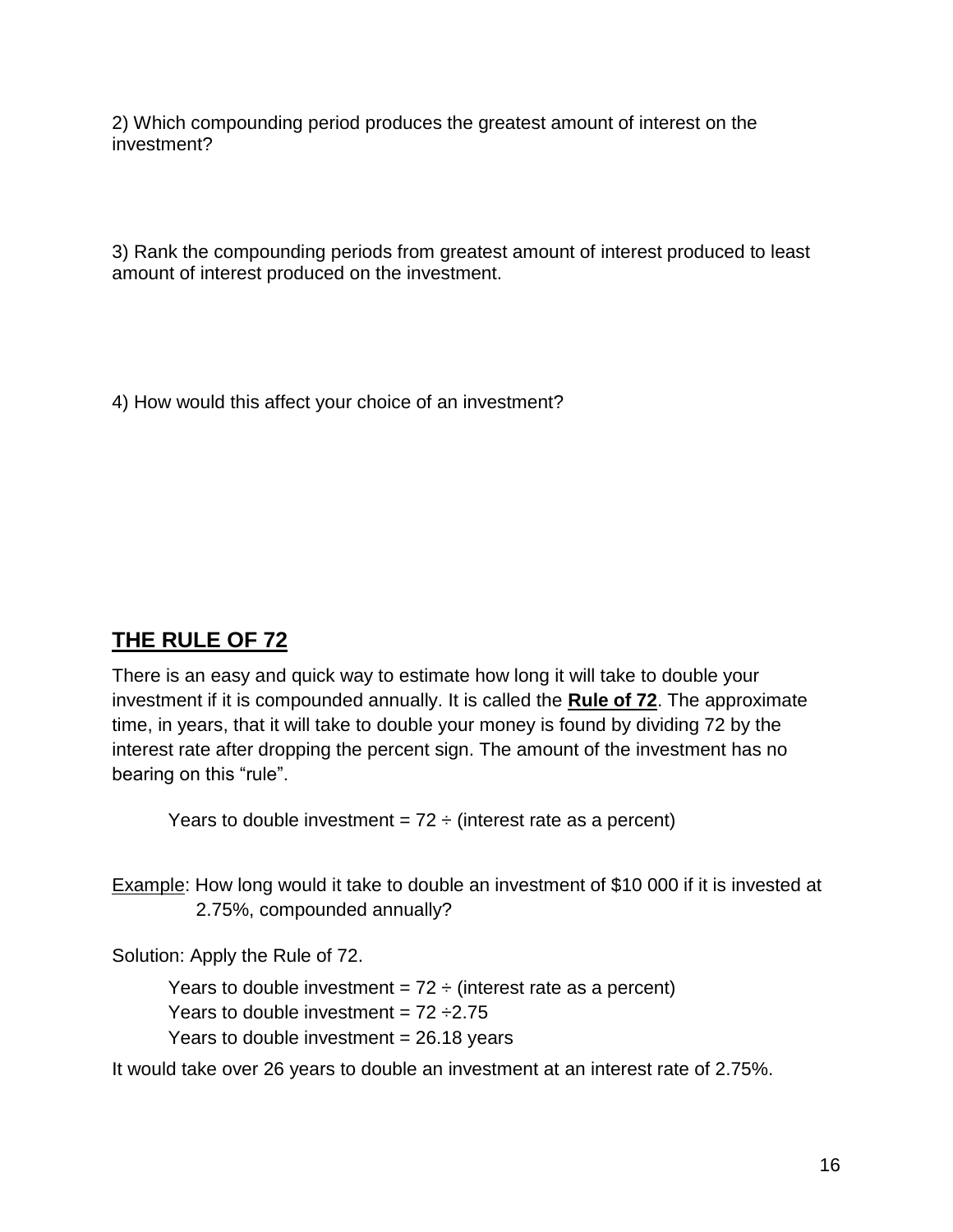## **ASSIGNMENT 6 – THE RULE OF 72**

1) Use the Rule of 72 to estimate how long it would take the following investments to double in value. All are compounded annually.

a) \$6000 invested at 4% b) \$1500 invested at 9.35%

c) \$2500 invested at 1.95% d) \$350 invested at 5.5%

2) If you wanted to double your money in 10 years, at what interest rate would you need to invest your money?

3) An investment offers a rate of 2.80% interest per year, compounded monthly. Use the Rule of 72 to determine how long it will take for the value to double. Round your answer to the nearest whole year.

4) Use the compound interest formula and an investment of \$500 to check your answer to the question above.

### **ASK YOUR TEACHER FOR THE UNIT QUIZ.**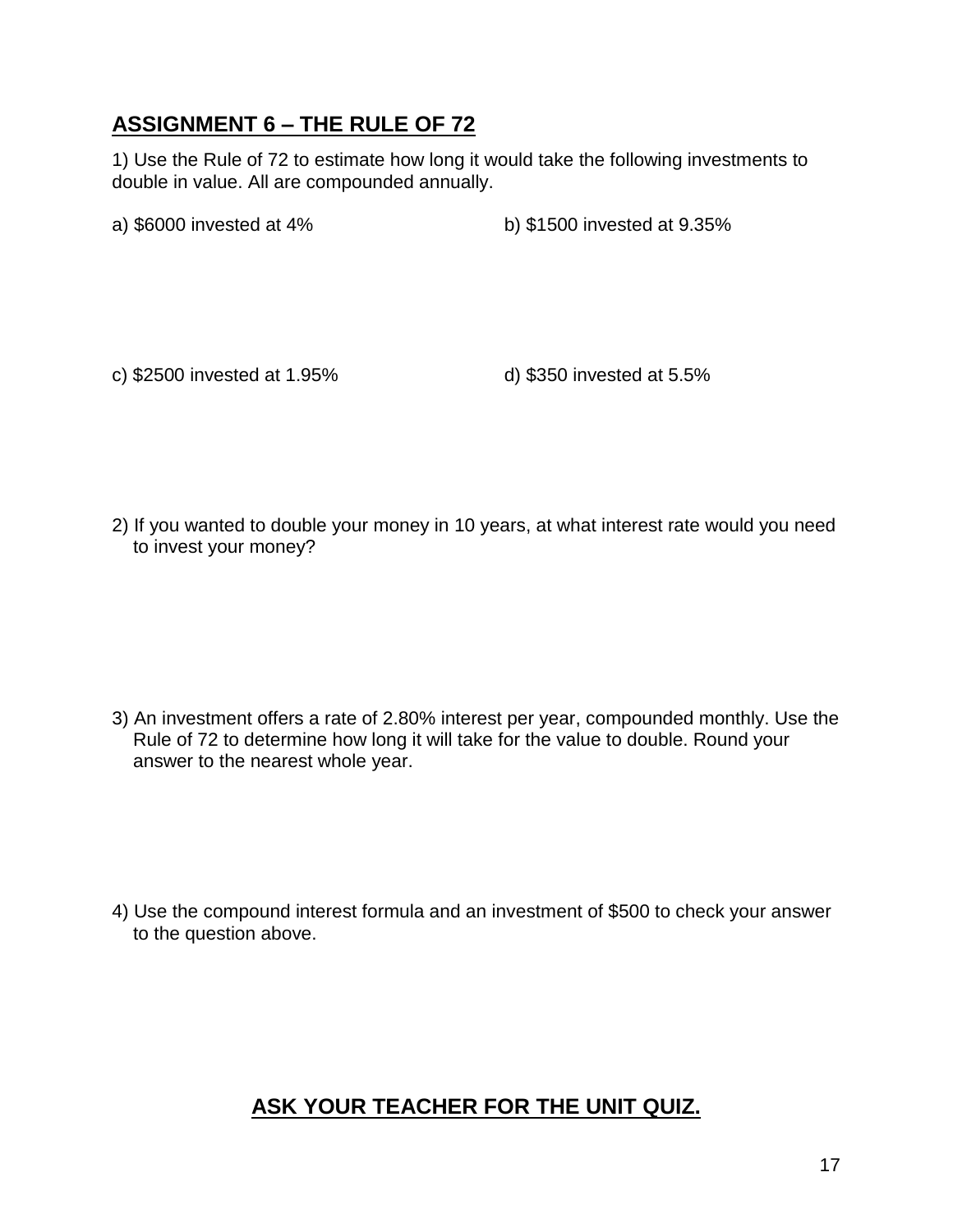### **CREDIT CARDS**

In the first part of this unit, we have looked at different ways of *earning* interest on investments. There is another side to this story – that is when you borrow money or take out a loan to buy something that you pay for later. This is called buying on **credit**. Credit is the type of loan where the borrower receives something of value, and agrees to pay for it later. The best example of people buying on credit is when they use a credit card.

Credit cards have many good features – they are very convenient, and they are a way to improve your credit rating is by using a credit card responsibly, and only charging what you can pay off in full each month. But if you do not pay the balance by the due date, the credit card company charges you interest. The



rates for most investments recently are fairly low – mostly less than 4%. However, if you borrow money or use your credit card and do not pay it off each month, the **finance charges** – the total amount of interest paid to borrow that money – are much higher. While you may get as little as 1.5% on an investment, you may have to pay 19.5% or more on an unpaid credit card balance! You may think this is illegal, but it is not. When you agree to use a credit card, these rates are published on each statement. However, people don't always read them carefully and can get into a lot of debt trouble using credit cards they can't pay off each month.

To calculate the interest due on credit card accounts, the simple interest formula is used. Be careful to convert the interest rate to a non-percentage number, and to accurately determine the term in years.

Example 1: Calculate the interest due on an unpaid credit card balance of \$2067.45 at a rate of 19.5% for 17 days.

Solution: Assign the values to their correct spot, substitute and solve.

*I* = ? *P* = \$2067.45 *r* = 19.5% ÷ 100 = 0.195 *t* = 17 days= 17 ÷ 365 *I* = 2067.45 × 0.195 × 17 ÷ 365 = \$18.78

The interest due is \$18.78.

You may not think this is very much money, but consider that this is just for 17 days!

Example 2: Ray has an unpaid credit card balance of \$4384.67 that charges an interest rate of 19.5%. His payment was due on March 23 and he paid the minimum of \$50. What will his balance be on April 15?

Solution: Calculate the term, assign the values correctly, substitute and solve.

The term is: March 23 to March 31 = 9 days, and April 1 to April 15 = 15 days

$$
t = 9 + 15 = 24
$$
 days

*I* = ? *P* = \$4384.67 *r* = 19.5% ÷ 100 = 0.195 *t* = 24 ÷ 365

 $I = 4384.67 \times 0.195 \times 24 \div 365 = $56.22$ 

The interest due is \$56.22 (which is more than his payment last month!)

Ray's new balance = \$4384.67 + \$56.22 = \$4440.89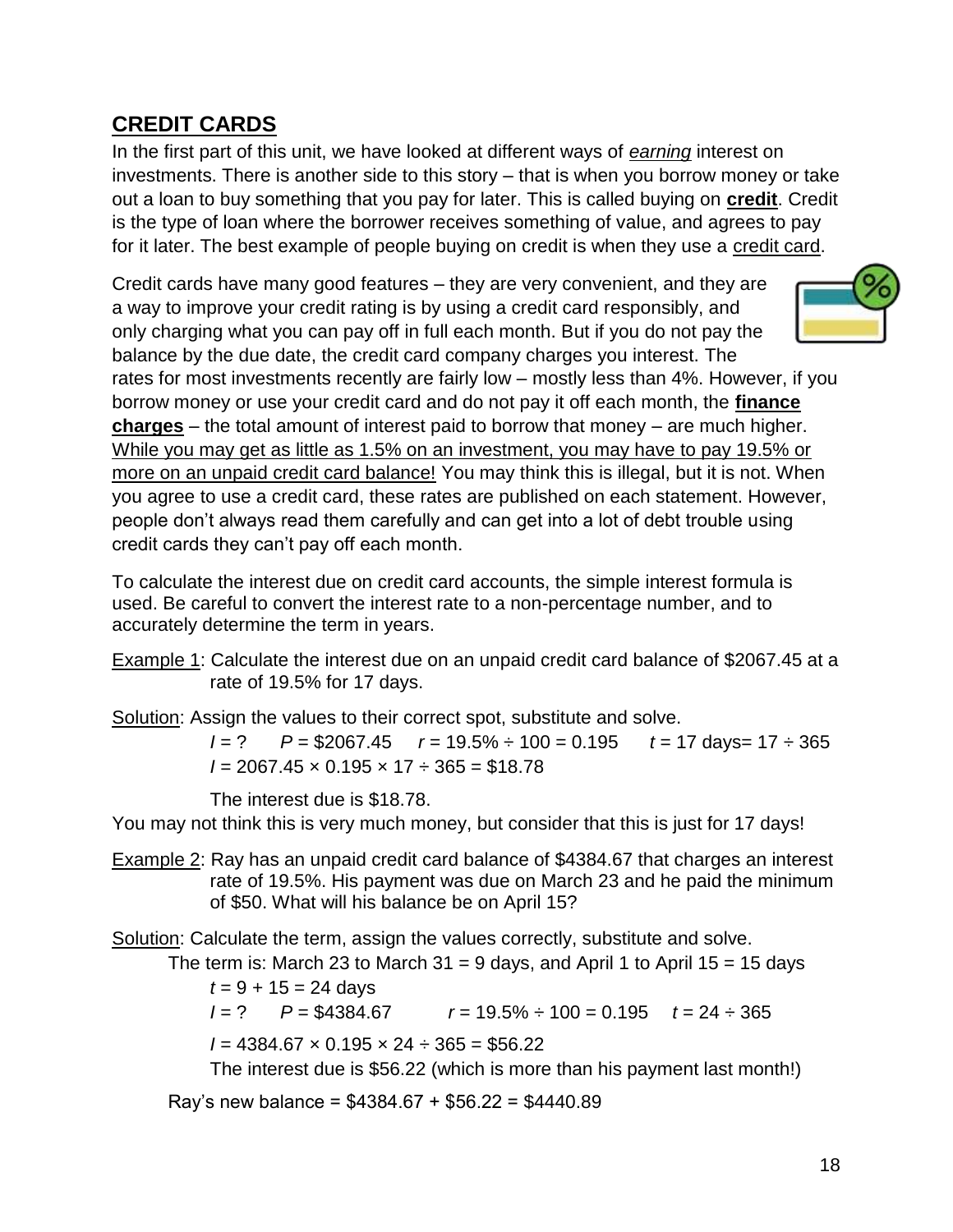Credit card companies require you to pay a minimum payment each time they issue a statement. This **minimum payment** is a percentage of the unpaid balance or a flat dollar amount, usually whichever is greater. Credit card companies are now required by law to print on monthly statements how long it will take to pay off a balance if no further purchases are made and if only the minimum payment is made each month. It can be a scary amount of time for a small balance! Here is an example.

|               | Previous Balance                                                 | \$225.52 | Credit Limit                                                                                 | \$5,000.00           |
|---------------|------------------------------------------------------------------|----------|----------------------------------------------------------------------------------------------|----------------------|
| LESS          | Payments & Credits                                               | \$230.00 | <b>Available Credit Limit</b>                                                                | \$4,740.31           |
| <b>PLUS</b>   | New Charges/Adjustments<br>inc. Interest, if any                 | \$264.17 | Available Cash Limit                                                                         | \$1,000.00           |
| <b>EQUALS</b> | New Balance                                                      | \$259.69 |                                                                                              |                      |
|               | Minimum Amount Due on Sep 3, 2011                                |          | <b>Payment Period Remaining</b><br>\$10.00 If each month you pay the Minimum Amount Due only | 2 Year(s) 9 Month(s) |
|               | Statement includes payments and charges received by Aug 13, 2011 |          |                                                                                              |                      |

Minimum Payment - The Minimum Payment is (i) 3% of the outstanding balance as of the statement Closing Date or \$10.00, or the entire new balance if it is less than \$10.00, plus (ii) any previously billed minimum payments that remain unpaid on the Closing Date of the statement.

Example 3: Max has an unpaid balance on his credit card of \$494.95. His credit card company charges an interest rate of 19.75%. Max must pay a minimum payment of 12.5% or \$75, whichever is greater. What is Max's minimum payment?

Solution: Calculate the minimum payment multiplying the rate by the amount.

balance =  $$494.95$   $r = 12.5\% \div 100 = 0.125$ Payment =  $494.95 \times 0.125 = $61.87$ The amount \$61.87 is less than \$75.00, so Max must pay \$75.00.

Another way that credit card companies make money is by charging higher rates for cash advances. A **cash advance** is a withdrawal of cash from a bank or ATM machine charged to a credit card. The interest rate charged for a cash advance is usually higher than for purchases, and it is calculated from the day you withdraw the cash advance.

Example 4: On March 12, Jill charges a cash advance of \$500 to her credit card. This charge appears on her monthly statement issued on March 27. Jill does not make any other purchases with her credit card. Jill's bank charges a 22% interest rate for cash advances, starting on the day of the withdrawal. How much interest does Jill currently owe for this cash advance?

Solution: Calculate the term, assign the values correctly, substitute and solve.

The term is: March 12 to March  $27 = 15$  days,

*I* = ? *P* = \$500.00 *r* = 22% ÷ 100 = 0.22 *t* = 15 ÷ 365  $I = 500 \times 0.22 \times 15 \div 365 = $4.52$ 

The interest due is \$4.52.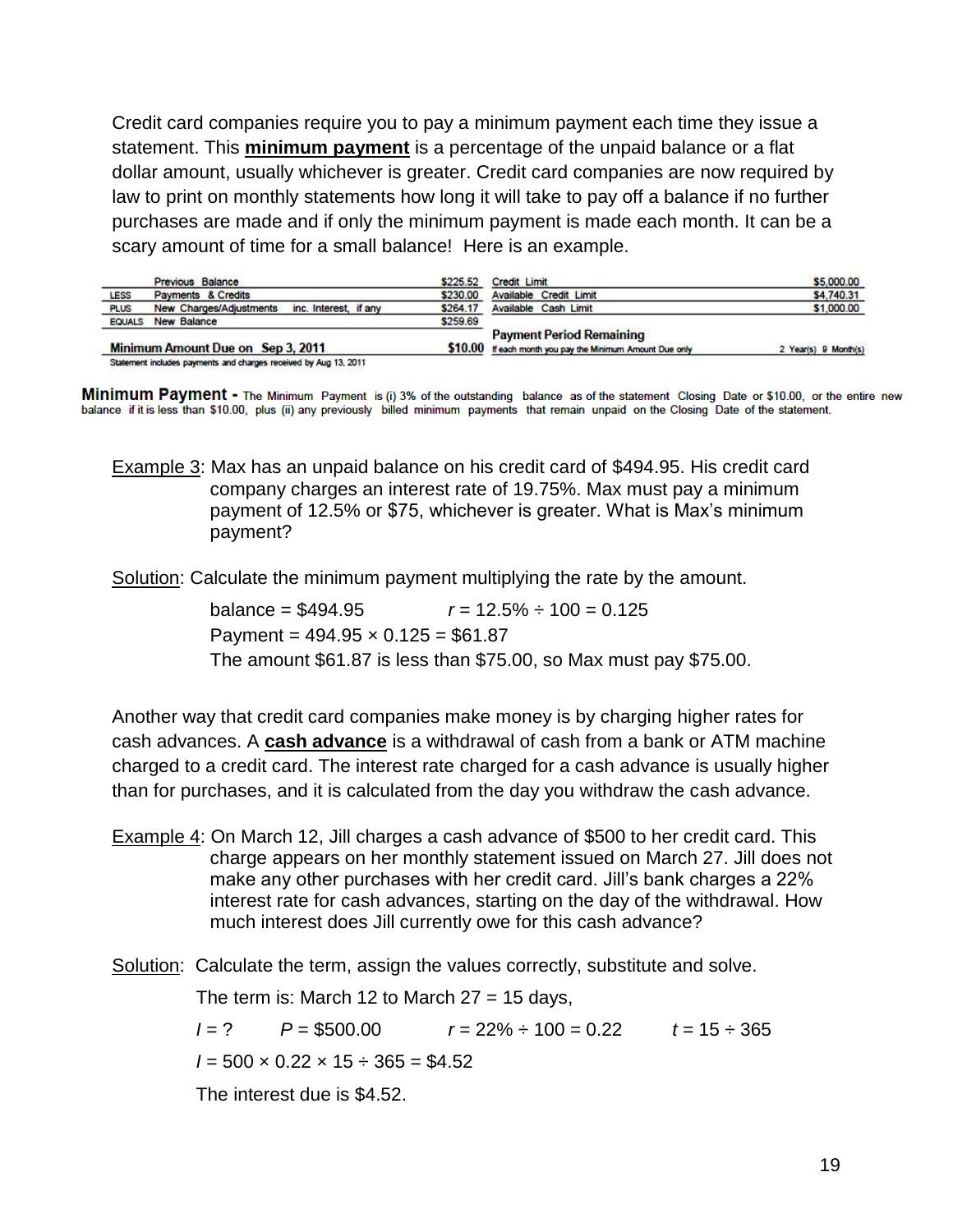### **ASSIGNMENT 7 – CREDIT CARDS**

1) How much interest is due on an unpaid credit card balance of \$1047.28 at a rate of 21.25% for 27 days?

2) How much interest is due on an unpaid credit card balance of \$2111.67 at a rate of 18.5% for 5 months?

3) Adam has an unpaid credit card balance of \$765.43 that charges an interest rate of 19.75%. If his payment was due on September 23, how much interest will he owe on October 14? Hint: September has 30 days.

4) Debbie has an unpaid credit card balance of \$568.93. Her credit card company charges 24% per year, counting each day that an amount is owed. If she did not pay anything on July 10, her due date, how much does she owe on her next statement date, August 2? July has 31 days.

5) Stuart has an unpaid credit card balance of \$268.67. What is his minimum payment if his credit card company charges an interest rate of 18.25%, and Stuart must pay 3% or \$25, whichever is greater?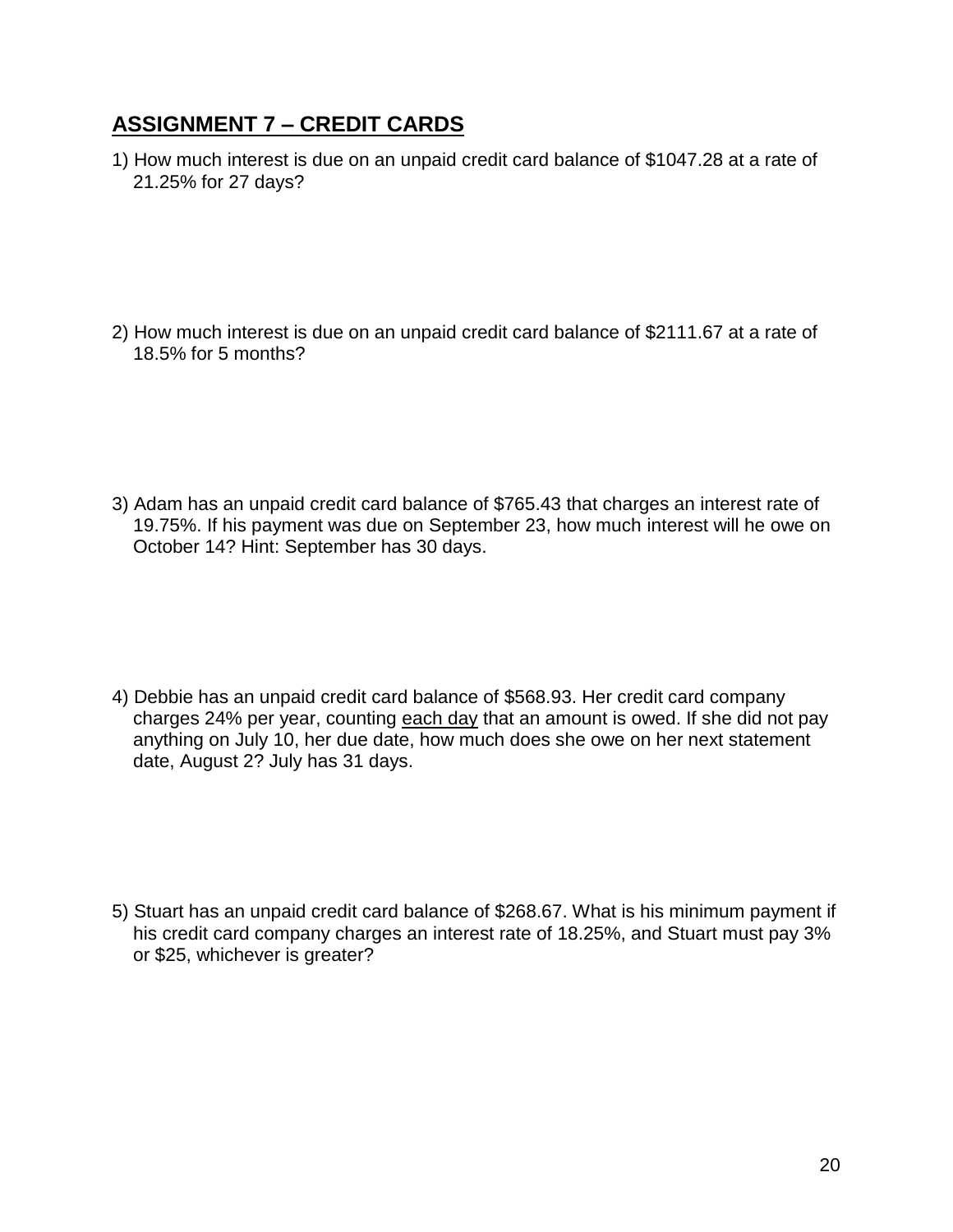6) If Jamie took a cash advance of \$259 on her credit card for 42 days and is charged an interest rate of 21.75%, how much interest will she be charged for that period?

7) Harvey used his credit card to make the following purchases during the month. He does not have a previous balance

| Date    | <b>Item</b>   | <b>Amount</b> |
|---------|---------------|---------------|
| July 3  | Oil Change    | \$107.42      |
| July 6  | Groceries     | \$139.88      |
| July 10 | Gas           | \$62.00       |
| July 15 | Groceries     | \$89.71       |
| July 19 | <b>Dinner</b> | \$47.69       |
| July 22 | Plane ticket  | \$725.27      |

- a) What is his balance due on his statement date of July 27?
- b) If the minimum payment is 5% or \$25.00 whichever is greater, what is Harvey's minimum payment?

c) If Harvey only pays the minimum payment and doesn't use his credit card between July 27 and August 27, how much will he owe on his statement on August 27?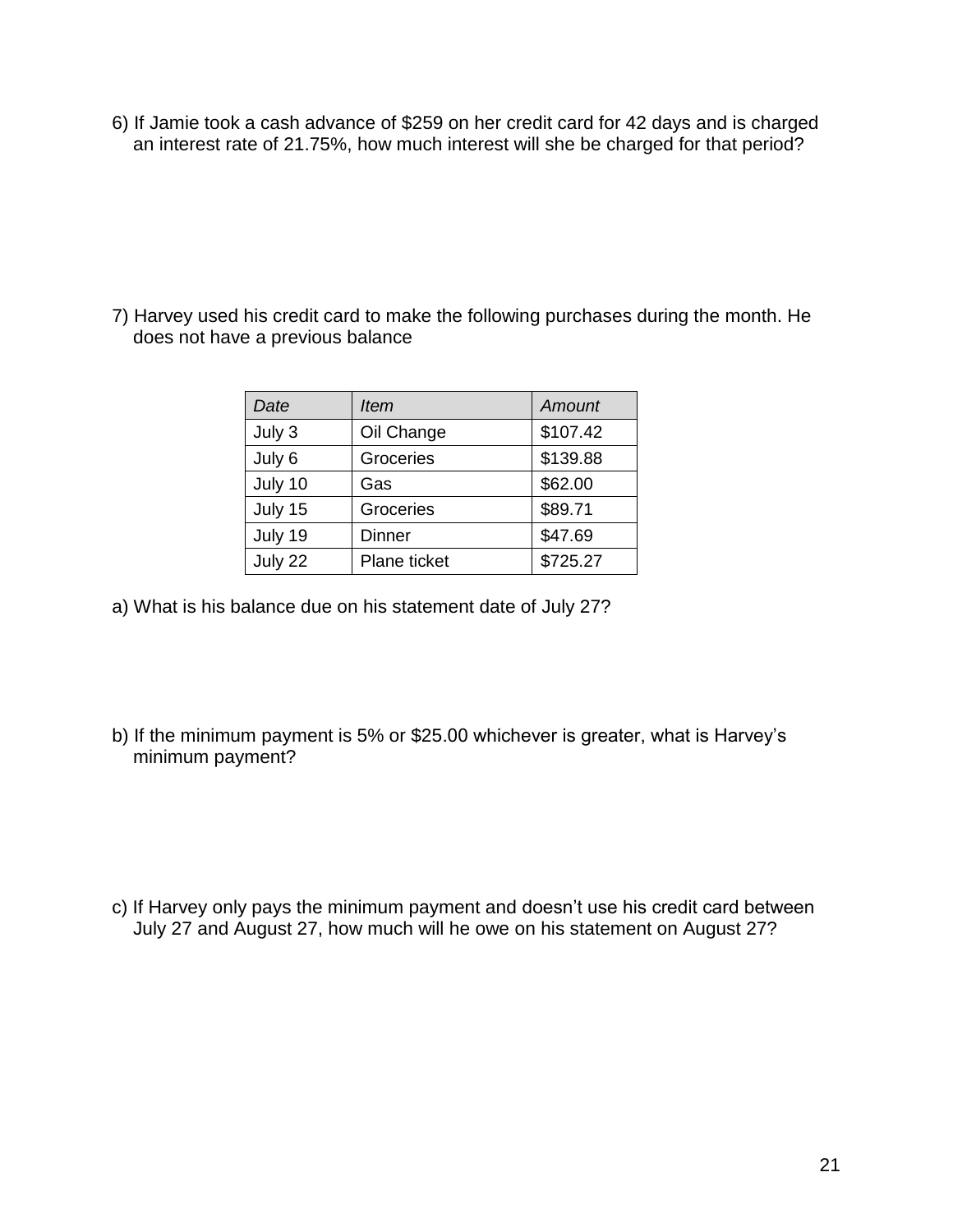### **STORE PROMOTIONS**

Stores want your business! They want you to buy their products, especially big ticket items that cost a lot. So what do stores do to encourage you to buy their product? They advertise special deals like "*Buy Now! No Down Payment*" or "*Free Delivery*" or "*Make No Payments for One Year*" and others. A down payment is a partial payment sometimes required at the time of purchase to secure the purchase. The rest of the cost of the purchase is paid off over time, and usually at a high interest rate.



- Example 1: Michelle needs to buy a new refrigerator. The store has one she likes for \$999.95 and there is a promotion running that offers "*Nothing Down and 4 Easy Monthly Payments of \$275*." Michelle decides to buy the refrigerator on this plan.
	- a) What is the cost of the refrigerator on the payment plan?
	- b) Use the simple interest formula to calculate what rate of interest Michelle is being charged.

Solution: a) Multiply the payment by 4.

 $$274 \times 4 = $1100$ 

The cost of the refrigerator on the plan is \$1100.

b) Calculate the difference in cost and list price, assign the values to their correct spot, choose the correct formula, substitute and solve.

The difference in price is: \$1100.00 - \$999.95 = 104.95

This is the interest charged.

The Principal is always the original cost.

 $I = $104.95$   $P = $999.95$   $r = ?$   $t = 4$  months  $= 4 \div 12$  $r = 1 \div (P \times t) \times 100$  $r = 104.95 \div (999.95 \times 4 \div 12) \times 100$ *r =* 31.2%

The interest rate charged is 31.2%. WOW!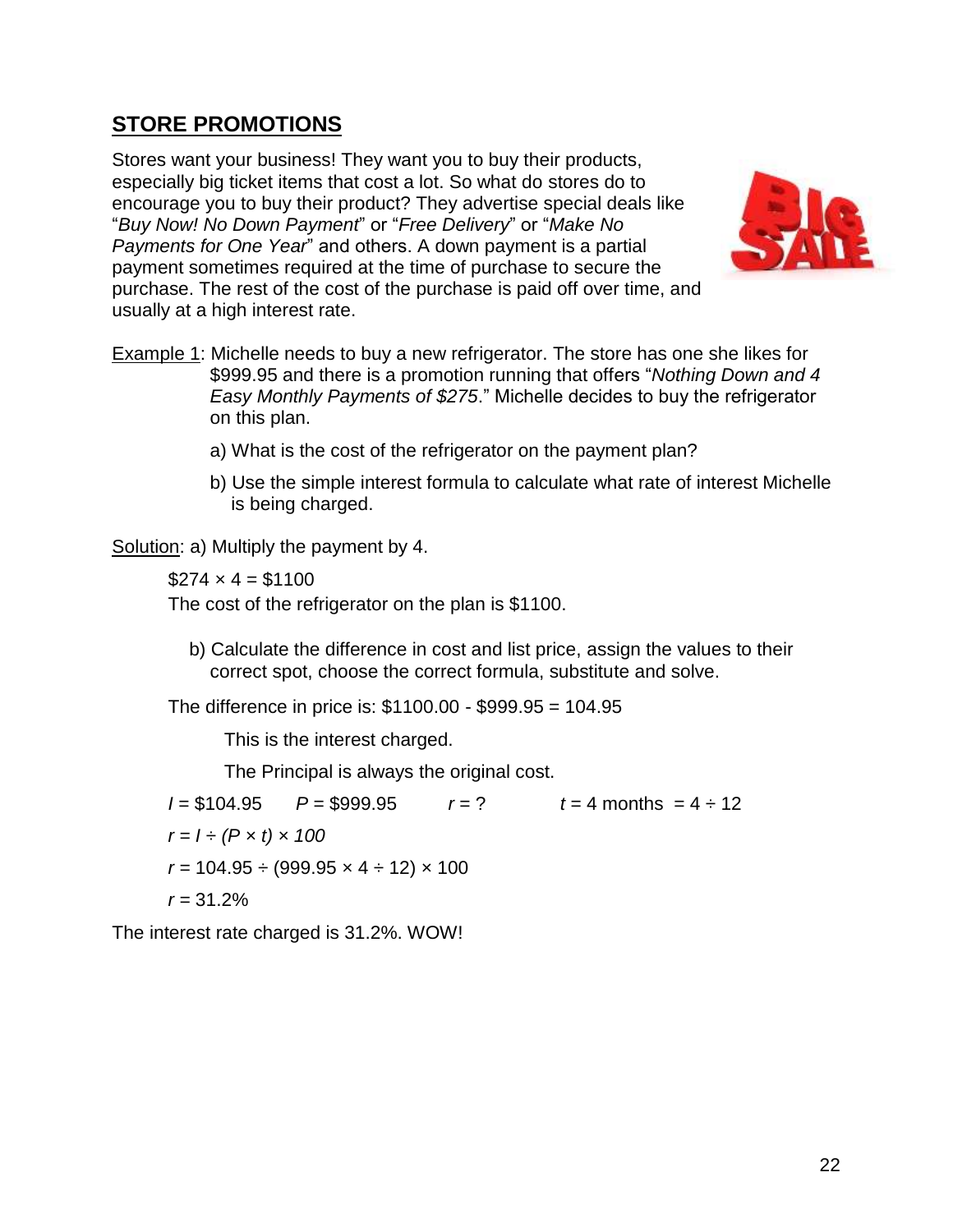Sometimes stores will give you the option to choose between two (or more) different payment options for payment if you cannot afford to pay cash at the time of purchase. Be sure you understand all the details of any promotion or payment option before you commit to it.

**Example 2:** A store offers a bike for sale. Your payment options are:

Option 1: Pay cash of \$639.98 plus 12% tax.

Option 2: Pay 10% down payment then 6 monthly payments of \$115.00 (no tax) Option 3: No down payment, and then 24 monthly payments of \$35.00 (no tax)

Which payment plan offers the best deal?

Solution: Calculate each option and then compare the results.

Option 1: Multiply the price by the tax rate and add the results together.  $$639.98 \times 0.12 = $76.80$ Total = \$639.98 + \$76.89 = **\$716.78** Option 2: Calculate 10% and add 6 payments of \$115.00  $$639.98 \times 0.10 + 6 \times $115.00 = $64.00 + $690 = $754.00$ Option 3: Multiply 24 payments by \$35.00  $$35.00 \times 24 = $840.00$ 

The best deal is the cash price.

Notice that the longer you finance the purchase (24 months) the higher the overall cost, even if the monthly payments are lower.

# **ASSIGNMENT 8 – STORE PROMOTIONS**

1) Jessica is buying a new big screen TV priced at \$1599.99. She can pay the cash price or take the sale promotion of "No Down Payment and 24 Easy Monthly Payments of just \$95!" If Jessica chooses the Easy Monthly Payments, how much will she pay for the TV, and what interest rate is she paying?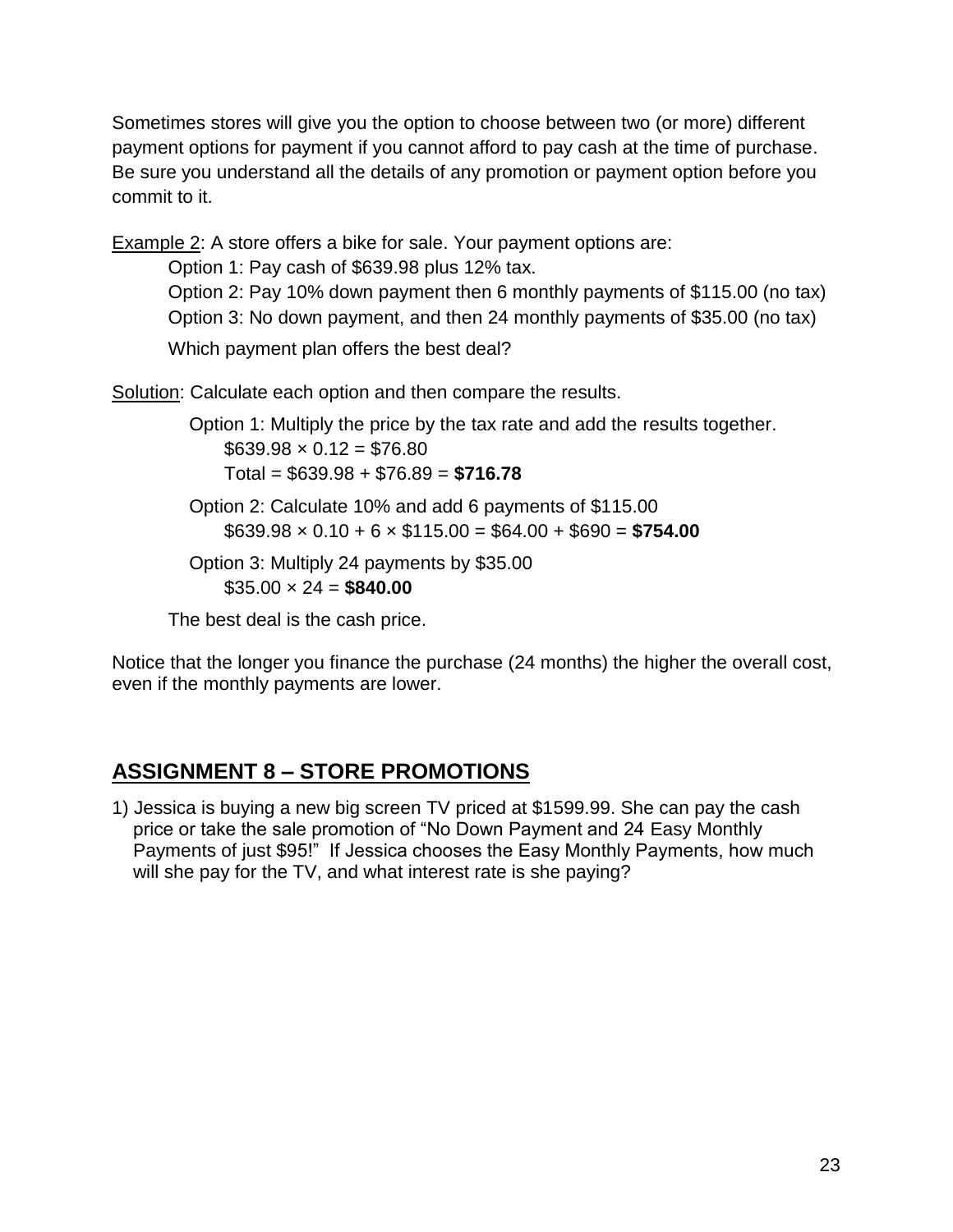2) Justin bought a new car. The cash price (including tax) was \$32 456.75, but he is paying monthly installments of \$675 for 60 months. What interest rate is he paying?

3) Considering interest rate only, which is the better option on a \$495.80 purchase? Option 1: 4 monthly payments of \$140.00 Option 2: 6 monthly payments of \$90.00

4) Valerie needs to buy a new living room set. Her payment options are: Option 1: Pay cash \$2945.00 plus 12% tax. Option 2: Pay 15% down payment then 10 monthly payments of \$300.00 (no tax) Option 3: No down payment, and then 6 monthly payments of \$555.00 (no tax) How much does each option cost? Which payment plan offers the best deal?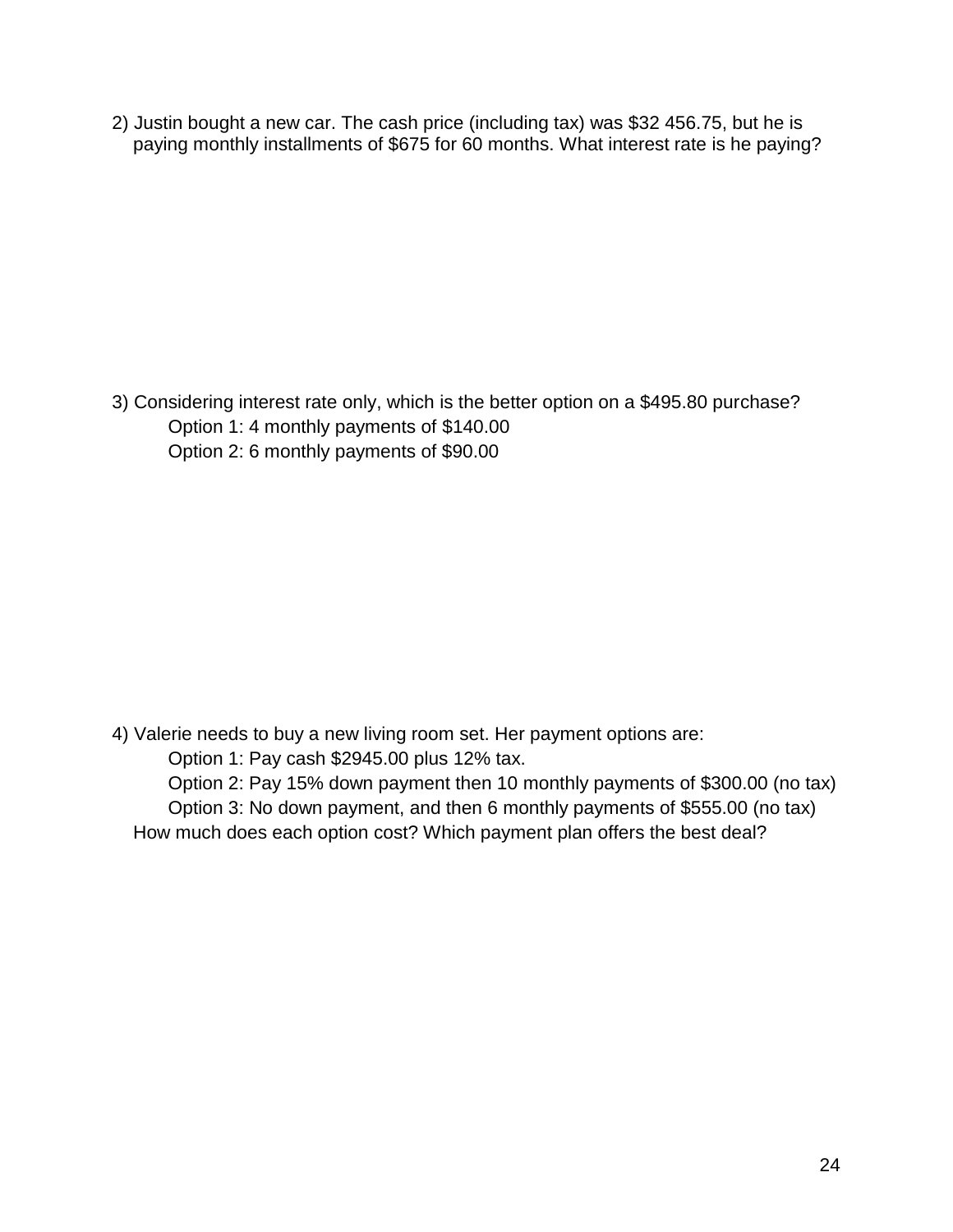#### **BORROWING MONEY**

While it usually is a good idea to wait until you have saved up enough money to make buy something, sometimes it makes sense to borrow money and then pay it back over time. For example, you might want to buy a vehicle so you can transport tools for your job. Or you might need to pay for some schooling or training like an apprenticeship to help you with your career. Perhaps the biggest purchase you will make in your life would be a house or condo. If you waited until you had saved enough money for that, you would probably never buy it!!

Borrowing money and paying it back according to the arrangements you have made also helps to build up your credit rating. This allows you to borrow more at a later date when you might want to make a bigger purchase – remember that condo

There are different ways and places to borrow money. Usually we think of a **loan** when we think of borrowing money. A loan is a fixed amount of money that you borrow all at once. It is paid back over a specified term and interest is included in what you pay back. This length of time required to pay the loan back is called the **amortization period**. You will usually sign an agreement with your bank or credit union to make this a contract.

Other ways to borrow money include a line of credit, overdraft protection, and payday loans. A bank **line of credit** is a preapproved loan that lets you borrow on as needed up to a certain limit. Interest is charged but only on the money you use and only when you use it. It is similar to a credit card.

**Overdraft protection** is an agreement with your financial institution that allows you to withdraw more money from your account than you have in it, up to an agreed limit. The bank will cover the extra you have taken out, but you must repay. Interest is charged and it is usually at a higher rate like credit cards. Just like a line of credit, you only get charged if you use this service.

You have probably seen "stores" or TV commercials where you can borrow money without going to a bank of other financial institution. This type of short-term loan is often called a **payday loan** because the term is usually only until your next pay day. These are usually not a good idea as they charge very high rates of interest and it is compounded daily. Many people get into a lot of financial trouble thinking these loans can get actually get them out of trouble.

Some loans are secured with **collateral**, an item of value promised by the borrower that will be surrendered if the loan is not paid. This often is a car or property. Whichever type of loan you take out, if you do not make your payments as agreed in your contract, you are said to be in **default**, and legal action can be taken against you.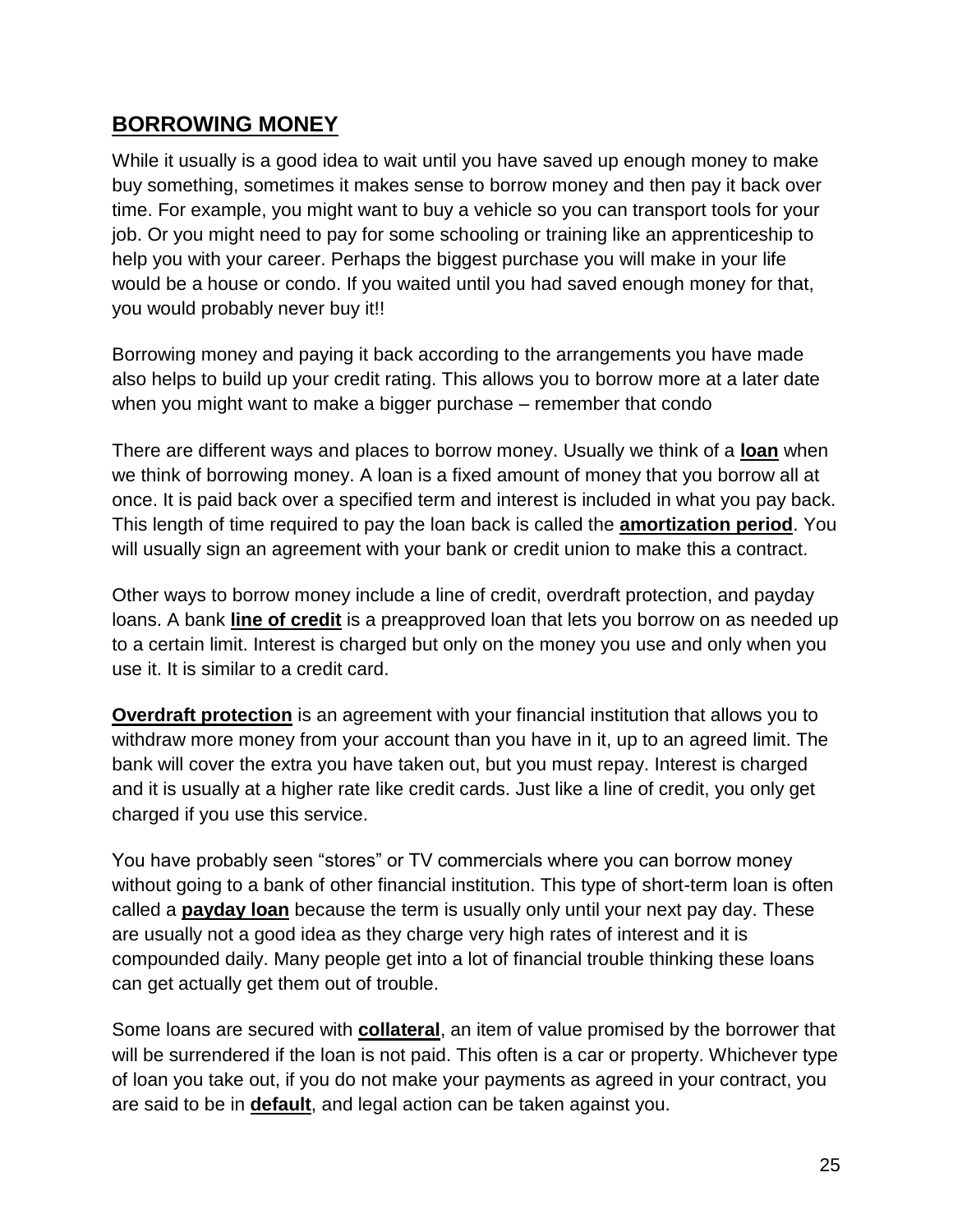- Example 1: Oscar borrowed \$3500 from his bank to purchase a mountain bike. The loan has an annual interest rate of 8.25% and an amortization period of 2 years.
	- a) What is Oscar's monthly payment?
	- b) Calculate the total amount Oscar will pay over 2 years.
	- c) Calculate the finance charge on the loan.
- Solution: To complete this question, you must use the *Personal Loan Payment Calculator* on the next page. This gives the monthly payment information for each \$1000 borrowed based on the interest rate and the term of the loan.
- a) From this sectionof the chart, you can see that for 2 years at an interest rate of 8.25%, Oscar will have to pay \$45.34 a month for each \$1000 he borrows.

#### **PERSONAL LOAN CALCULATOR: MONTHLY PAYMENT PER 1000.00 BORROWED (INTEREST COMPOUNDED MONTHLY)**

| Interest rate $(\%)$ | Term in years |       |       |       |       |  |  |  |
|----------------------|---------------|-------|-------|-------|-------|--|--|--|
|                      |               | 2     | 3     |       | 5     |  |  |  |
| 8.00                 | 86.99         | 45.23 | 31.34 | 24.41 | 20.28 |  |  |  |
| 8.25                 | 87.10         | 45.34 | 31.45 | 24.53 | 20.40 |  |  |  |
| 8.50                 | 87.22         | 45.46 | 31.57 | 24.65 | 20.52 |  |  |  |

To calculate Oscar's monthly payment, divide the amount of the loan by \$1000 and multiply it by \$45.34.

monthly payment =  $$3500 \div $1000 \times $45.34 = $158.69$ Oscar's monthly payment is \$158.69

b) To calculate the total amount that Oscar will pay over 2 years, multiply his monthly payment by the number of months he is making that payment.

2 years = 24 months  $(2 \times 12 \text{ months in a year})$ Total paid over 24 months =  $$158.69 \times 24 = $3808.56$ Oscar paid a total of \$3808.56 for the bike over 2 years.

c) The **finance charge** is the difference between the cash price of \$3500 and the amount that Oscar paid for the bike by taking out a loan. This represents the extra or interest that Oscar paid for the privilege of paying the loan off over 24 months.

finance charge =  $$3808.56 - $3500 = $308.56$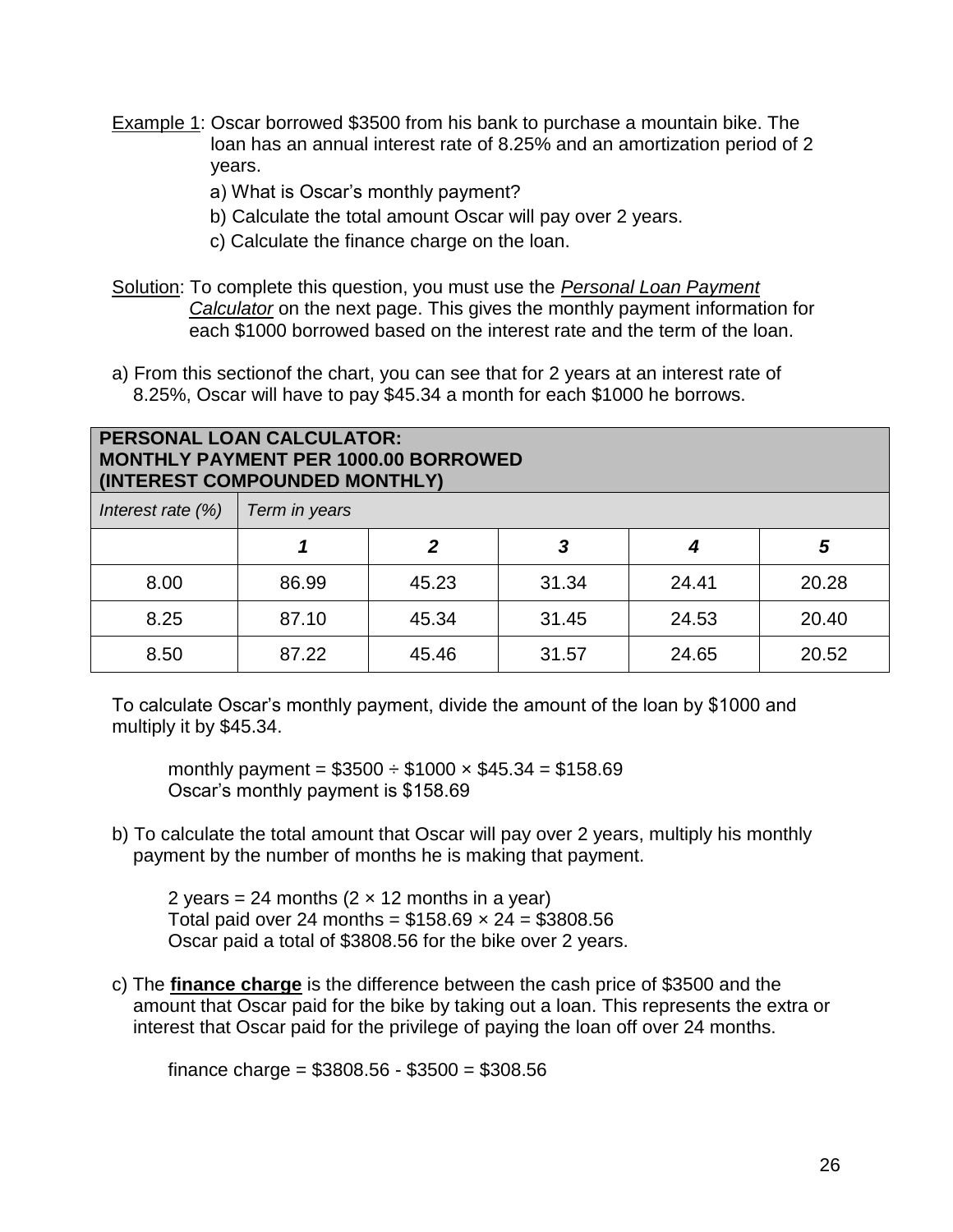#### **PERSONAL LOAN CALCULATOR: MONTHLY PAYMENT PER 1000.00 BORROWED (INTEREST COMPOUNDED MONTHLY)**

| Interest rate $(\%)$ | Term in years              |                  |              |                  |            |  |  |
|----------------------|----------------------------|------------------|--------------|------------------|------------|--|--|
|                      | $\boldsymbol{\mathcal{L}}$ | $\boldsymbol{2}$ | $\mathbf{3}$ | $\boldsymbol{4}$ | $\sqrt{5}$ |  |  |
| 3.00                 | 84.69                      | 42.98            | 29.08        | 22.13            | 17.97      |  |  |
| 3.25                 | 84.81                      | 43.09            | 29.19        | 22.24            | 18.08      |  |  |
| 3.50                 | 84.92                      | 43.20            | 29.30        | 22.36            | 18.19      |  |  |
| 3.75                 | 85.04                      | 43.31            | 29.41        | 22.47            | 18.30      |  |  |
| 4.00                 | 85.15                      | 43.42            | 29.52        | 22.58            | 18.42      |  |  |
| 4.25                 | 85.26                      | 43.54            | 29.64        | 22.69            | 18.53      |  |  |
| 4.50                 | 85.38                      | 43.65            | 29.75        | 22.80            | 18.64      |  |  |
| 4.75                 | 85.49                      | 43.76            | 29.86        | 22.92            | 18.76      |  |  |
| 5.00                 | 85.61                      | 43.87            | 29.97        | 23.03            | 18.87      |  |  |
| 5.25                 | 85.72                      | 43.98            | 30.08        | 23.14            | 18.99      |  |  |
| 5.50                 | 85.84                      | 44.10            | 30.20        | 23.26            | 19.10      |  |  |
| 5.75                 | 85.95                      | 44.21            | 30.31        | 23.37            | 19.22      |  |  |
| 6.00                 | 86.07                      | 44.32            | 30.42        | 23.49            | 19.33      |  |  |
| 6.25                 | 86.18                      | 44.43            | 30.54        | 23.60            | 19.45      |  |  |
| 6.50                 | 86.30                      | 44.55            | 30.65        | 23.71            | 19.57      |  |  |
| 6.75                 | 86.41                      | 44.66            | 30.76        | 23.83            | 19.68      |  |  |
| 7.00                 | 86.53                      | 44.77            | 30.88        | 23.95            | 19.80      |  |  |
| 7.25                 | 86.64                      | 44.89            | 30.99        | 24.06            | 19.92      |  |  |
| 7.50                 | 86.76                      | 45.00            | 31.11        | 24.18            | 20.04      |  |  |
| 7.75                 | 86.87                      | 45.11            | 31.22        | 24.29            | 20.16      |  |  |
| 8.00                 | 86.99                      | 45.23            | 31.34        | 24.41            | 20.28      |  |  |
| 8.25                 | 87.10                      | 45.34            | 31.45        | 24.53            | 20.40      |  |  |
| 8.50                 | 87.22                      | 45.46            | 31.57        | 24.65            | 20.52      |  |  |
| 8.75                 | 87.34                      | 45.57            | 31.68        | 24.77            | 20.64      |  |  |
| 9.00                 | 87.45                      | 45.68            | 31.80        | 24.89            | 20.76      |  |  |
| 9.25                 | 87.57                      | 45.80            | 31.92        | 25.00            | 20.88      |  |  |
| 9.50                 | 87.68                      | 45.91            | 32.03        | 25.12            | 21.00      |  |  |
| 9.75                 | 87.80                      | 46.03            | 32.15        | 25.24            | 21.12      |  |  |
| 10.00                | 87.92                      | 46.14            | 32.27        | 25.36            | 21.25      |  |  |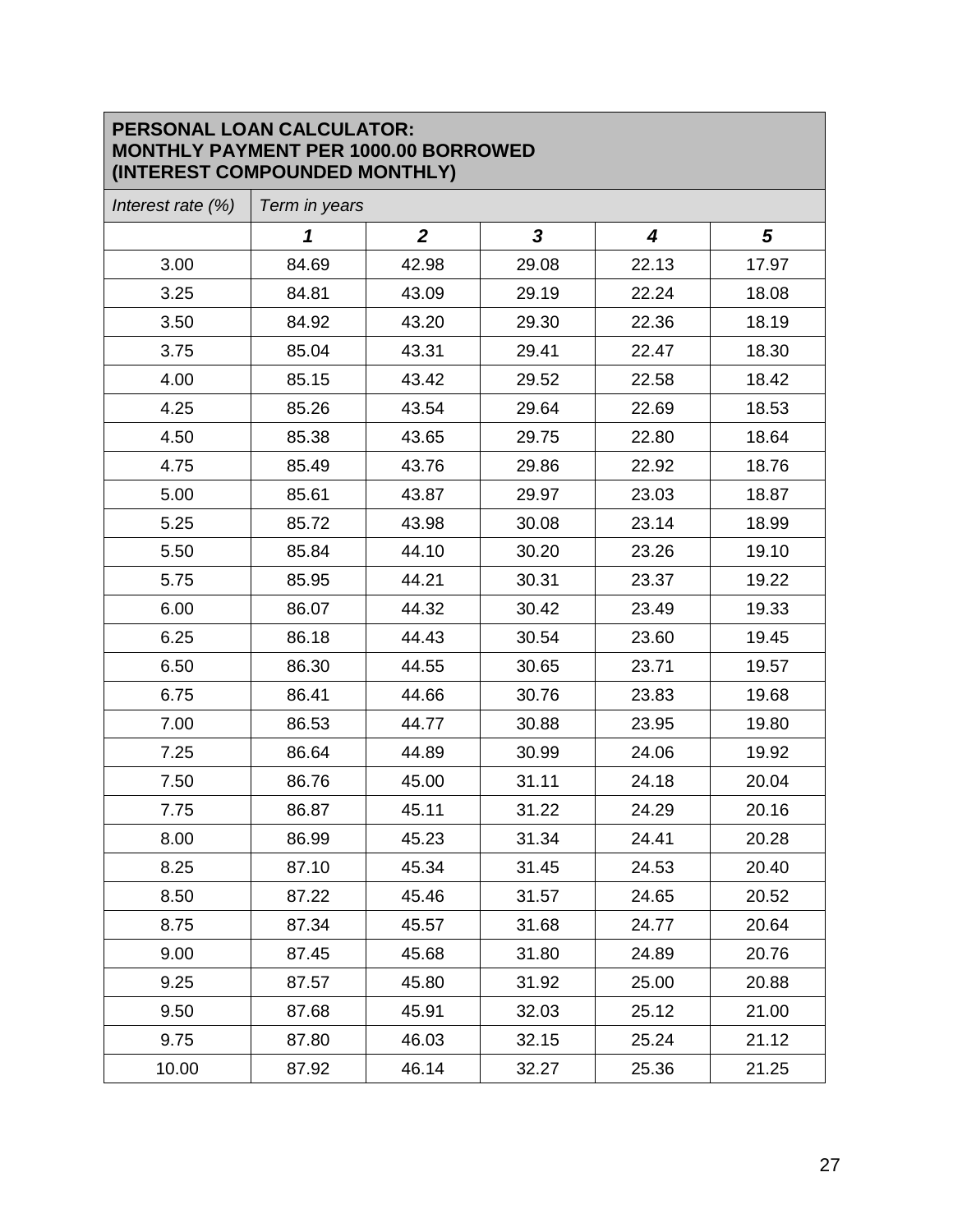- Example 2: Teresa's car payment of \$450.00 is due in 3 days and she does not have enough money to pay it. She went to a payday loan store for a loan. She had to repay the store \$536.30 within 14 days.
	- a) What is the daily interest rate for the loan?
	- b) What is the annual interest rate of the loan?

Solution:

a) Calculate the interest paid, and use the simple interest formula with time in days.

Teresa paid \$536.80 - \$450.00 = \$86.80 in interest

 $I = $86.80$   $P = $450.00$   $r = ?$   $t = 14$  days  $r = 1 \div (P \times t) \times 100$  $r = 86.80 \div (450.00 \times 14) \times 100$ *r =* 1.38% The daily interest rate is 1.38%

b) To calculate the annual or yearly interest rate, multiply the daily interest rate by the number of days in a year – 365 days.

 $1.38\% \times 365 = 503.7\%$ The yearly interest rate is 504%. WOW!!! This is why payday loans are *not* a good idea.

Example 3: Chris borrowed \$125.00 from a payday loan store and agreed to repay it in 25 days at an interest rate of 1.20% per day. How much will Chris have to repay?

Solution: Use the simple interest formula using the interest rate as a daily rate and the term in days.

*I* = ? *P* = \$125.00 *r* = 1.20% ÷ 100 = 0.012 *t* = 25 days  $I = Prt$  $I = 125.00 \times 0.012 \times 25 = $37.50$ 

Now add the interest to the amount that Chris borrowed to get the total amount.

*A = P + I*

*A =* \$125.00 + \$37.50 = \$162.50

Chris will have to repay a total of \$162.50 to the loan store.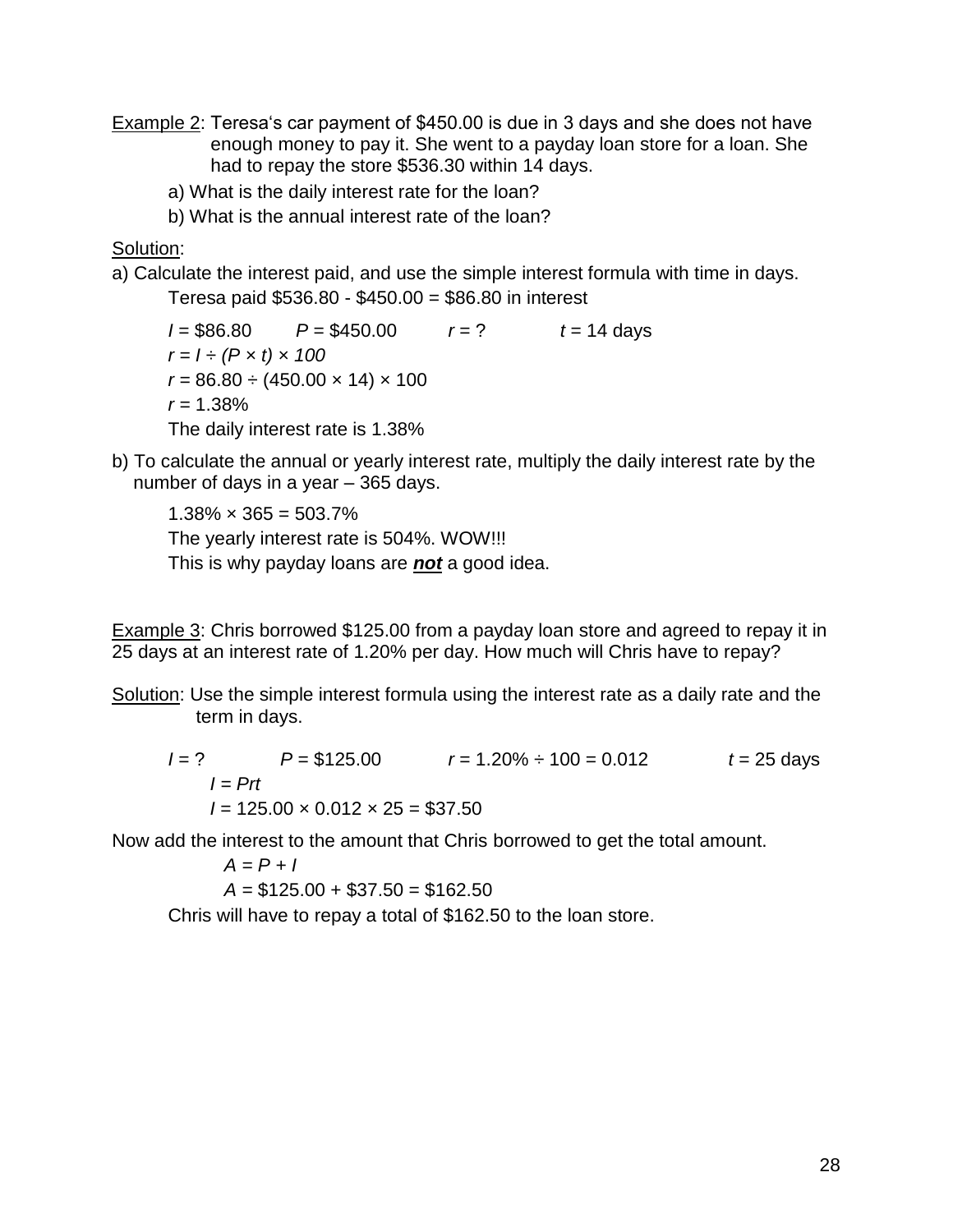#### **ASSIGNMENT 9 – BORROWING MONEY**

- 1) Marie is buying a new snowmobile that costs \$11 500.00. She will take a loan from her bank at 4.75% for 4 years.
	- a) Calculate Marie's monthly payment.

b) Calculate the total amount Marie will pay for the loan over the 4 years.

c) Calculate Marie's finance charge on the loan.

- 2) Tim wants to buy a used car that costs \$3900.00. He has saved \$1500.00 for a down payment on the car.
	- a) How much will Tim have to borrow from the bank to buy the car?
	- b) Tim can get a loan at 3.25% for 3 years from his bank. What will his monthly payment be?
	- c) What is the total amount Tim will pay for the loan over the 3 years?
	- d) How much will Tim pay in total for the car?